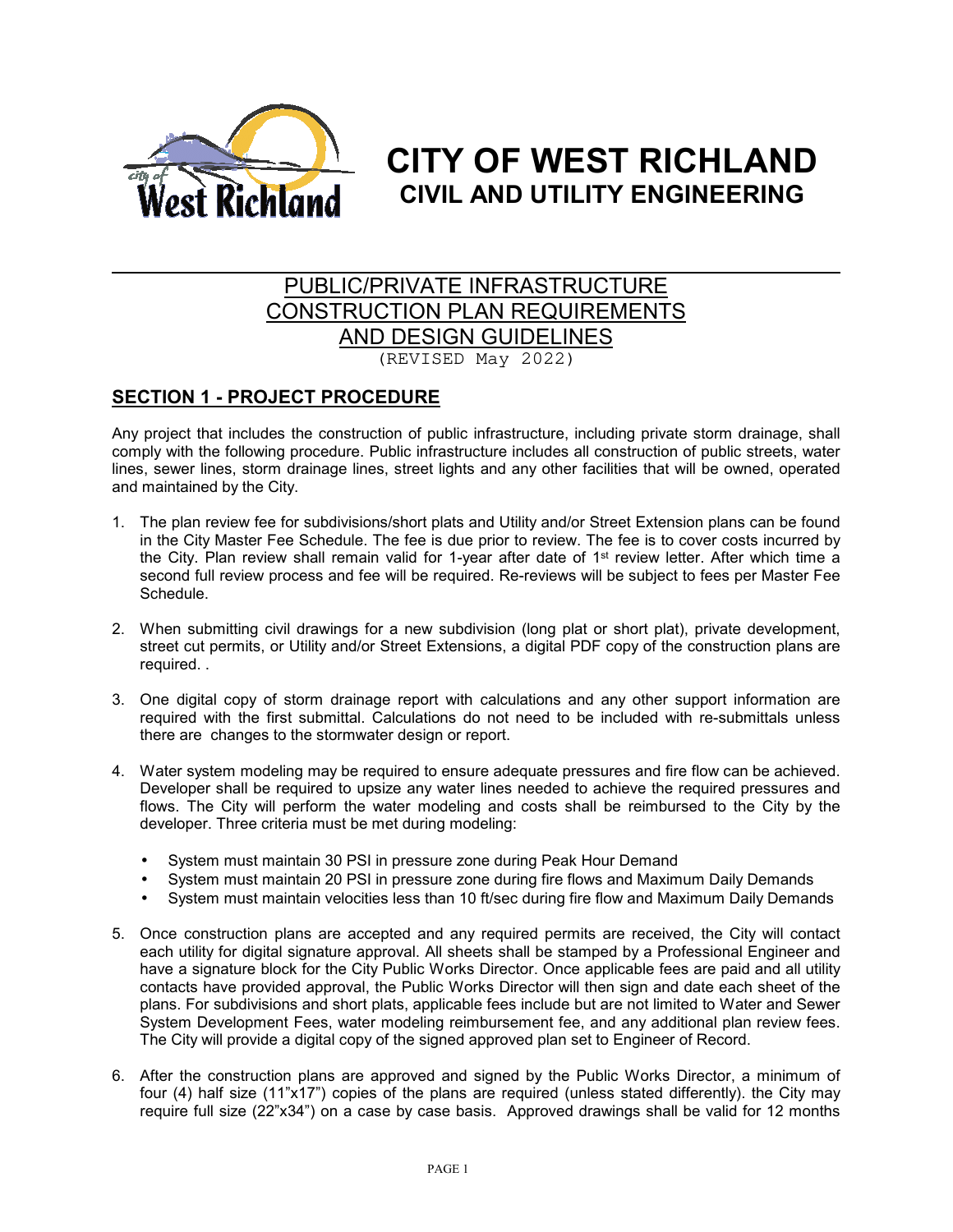from the date of the 1<sup>st</sup> review letter. If the project has not commenced after 12 months, drawings shall be resubmitted to the City for a re-review and approval. Plan review fees will again be assessed.

- 7. A Construction Inspection fee in an amount equal to 5% of the public infrastructure construction cost (\$500 minimum) will be collected before issuance of a Notice to Proceed for construction. An itemized engineer's cost estimate is required to determine the inspection fee. The fee is to cover actual costs incurred by the City. If the construction inspection fee of \$500 minimum is assessed, any cost to the City exceeding the amount of the fees paid, the developer shall pay an additional fee prior to final approval.
- 8. After the construction drawings are approved and fees paid, a pre-construction conference will be scheduled by the City and will include representatives from the City, owner, contractor, subcontractors, surveyor, various utilities, agencies and any others who may have an interest in the project or who are likely to be affected by it.
- 9. The City will issue Notice To Proceed after all required signed copies of approved construction plans have been received, construction inspection fee paid, signed HMA Testing and Acceptance Criteria form received, pre-construction conference, site erosion control BMP's, silt fence, Dust Control Plan, 24-Hr emergency contact list, Benton County Destabilization registration, project schedule, and installation of construction entrance.
- 10. Some projects may be eligible for Waterline or Sewerline Upsize and Traffic Impact Agreements. Such agreements must be approved by City Council prior to the start of project construction. At the final acceptance of the project, the City will honor the conditions of the agreement.
- 11. After the City Inspector feels all items of work are complete, a final walk-through inspection will be conducted by all affected City divisions and a punchlist of all deficiencies found will be compiled in to a punchlist that will be issued to the Contractor. It is expected that the Contractor will steadily address all items on the punchlist and complete within 10 business days of the date they receive the list.
- 12. The City will order and install all required signs on City streets for private developments. The City will invoice developer for all materials and labor required for installation. A minimum of 2.0 man-hours will be billed for each sign location. City Inspector will coordinate with maintenance department to get signs installed prior to paving of the project, or prior to project acceptance. In the event that the Developer wishes to delay the installation of permanent signage, Developer shall install and maintain temporary stop signs at the Developer's expense on or prior to day of paving any city street. Any damage to permanent signage installed prior to final acceptance will be at the expense of the Developer.
- 13. Any public infrastructure that is not within a public right-of-way will require an easement prior to final acceptance. A legal description and exhibit map (1-inch boarders) is to be prepared by a professional land surveyor licensed in Washington State and is required to be provided to the City both in hard copy and electronic format. Owner shall record the signed document with Benton County. In general, all sewer mains require a 20-foot easement. Water mains, storm mains, irrigation mains and franchise utilities require a 10-foot easement. Developer shall be responsible to record and pay for all associated fees. Copy of recorded documents shall be provided to the City.
- 14. The Developer or Contractor shall submit a One-Year Maintenance Bond, or cashiers check in lieu of a bond, in the amount of 5% (\$500 minimum) of the public infrastructure construction costs. The bond will be held for a period of one-year from the date accepted by Public Works or the City Council, whichever is the later. After one year, the City will inspect the infrastructure for any deficiencies that may exist. The City will reimburse the contractor/developer the amount of the bond if no deficiencies exist or after all listed deficiencies are repaired. In the event that the repairs are not completed, the City will use the money to have the repairs completed. If held funds are insufficient, the Developer will be invoiced for remaining balance to fully reimburse the City for equipment, labor and materials required to complete the works.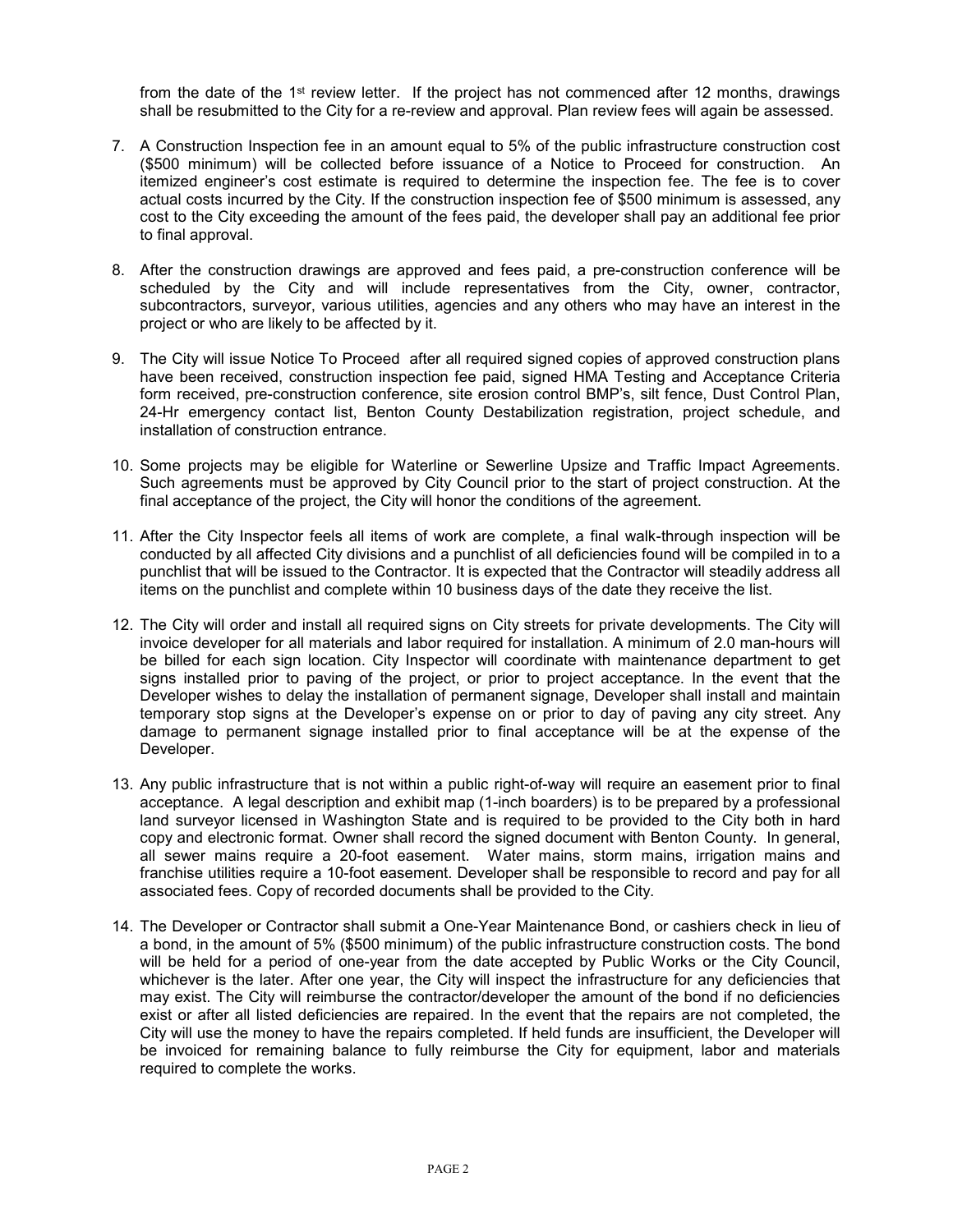- 15. After all punchlist items have been completed, easement documents recorded with Benton County, "Record Drawings/As-Builts" (mylar, the City's current version of AutoCAD, and PDF) have been provided, the City will issue a final Letter of Acceptance for the project. For subdivisions and short plats, letters of acceptance (or email approval) will be required from all utilities providing services to the development prior to final acceptance of project.
- 16. If a Developer wishes to record a plat prior to all work being completed, a performance bond, or cashier's check in lieu of a bond, may be issued to the City to allow early acceptance of the plat. Any time after the construction plans are approved, the Engineer of Record can submit a stamped engineer estimate to the Community Development Department for all the remaining improvements not completed or approved. The Developer shall submit a bond or cashiers check in the amount of 150% of the agreed amount on the engineer estimate, and a signed security improvement agreement drafted by the City. After the final plat process is complete, the bond is received, and the agreement is signed, the Developer can record the plat. In order for development to get issued building permits, all lots in the development must meet International Fire Code for fire protection. The City will not issue certificate of occupancy until all improvements have been complete and approved by City Engineer. If work is not completed in a continuous and timely manner, the City reserves the right to contact the bonding agency or use held moneys to complete the work as approved in the plans. The City reserves the right to not grant the option of a performance bond on any project if it feels it is in the best interest of the City.
- 17. In locations where unusual conditions exist as determined by the City Engineer, such as high groundwater, steep slopes, or questionable material, a geotechnical report and/or additional evaluations/reports may be required.
- 18. Roadways sections may be required to be designed by a Licensed Profession Engineer based on site conditions and set design criteria. See Section 3-D of these guidelines for more information.

The Developer/Engineer is required to register UICs with the Department of Ecology a minimum of 60 days prior to the start of construction. Proof of registration is required prior to the City's final approval of construction plans.

- 19. The Developer may be required to apply for a Construction Stormwater General Permit with the Washington State Department of Ecology if there is a possibility stormwater could run off of the site during construction and into surface waters or conveyance systems leading to surface waters of the State. Additional information can be found on the Department of Ecology website: www.ecy.wa.gov/programs/wq/stromwater/index.html.
- 20. It is the responsibility of the Developer to purchase and install mail box cluster units (CBU) per West Richland Post Office standards. Coordinate with Postmaster at 967-0400.

# **SECTION 2 - CONSTRUCTION PLANS**

All public infrastructure construction plans shall contain the following minimum information. Additional information shall be added by the design engineer or may be required by the City to address specific concerns for each project.

#### A. GENERAL

- 1. The cover sheet shall include the following:
	- a. The title of the project.
	- b. The name, address and phone number of the owner and engineer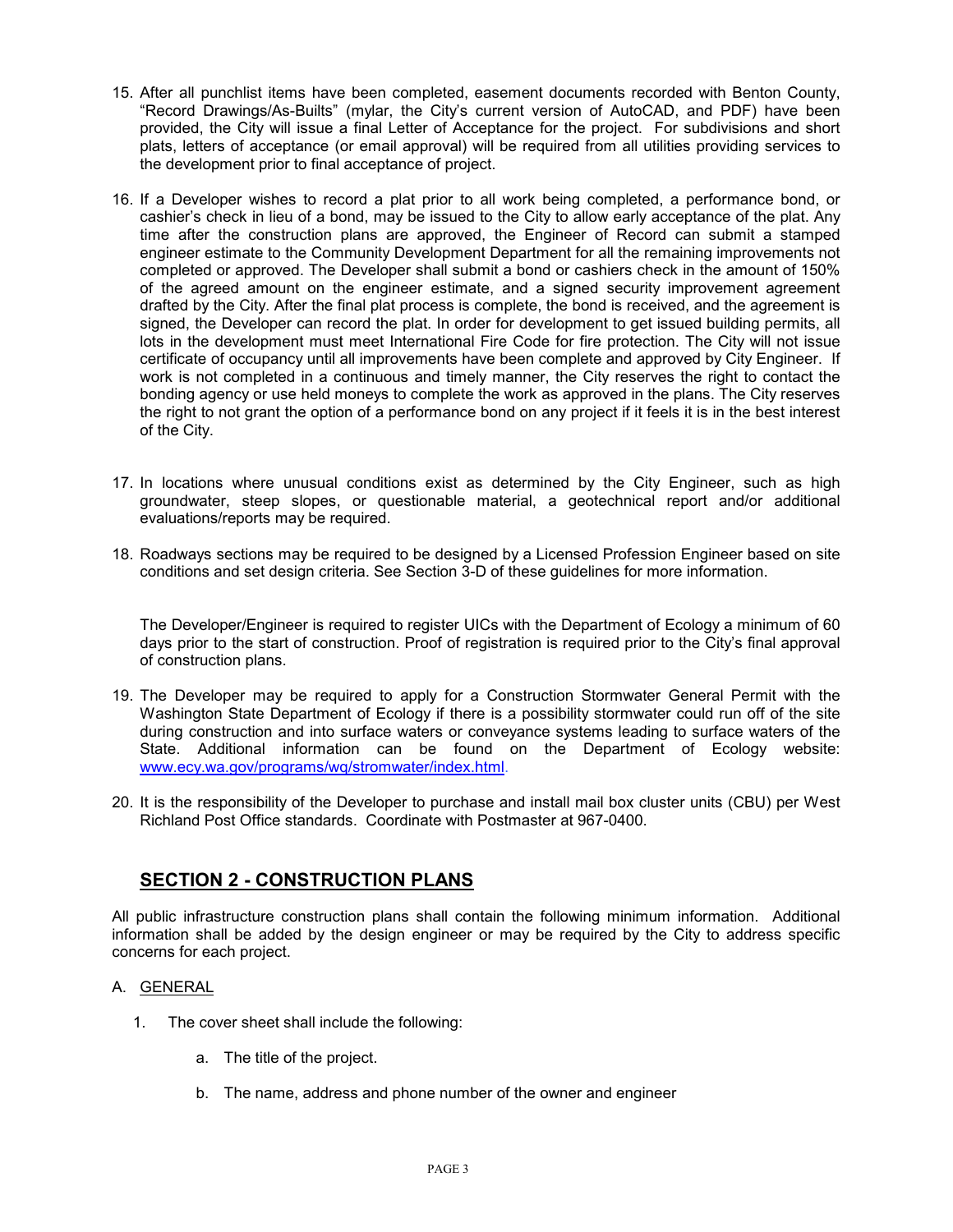- c. A vicinity map that clearly indicates the project location.
- d. Section, Township, and Range
- e. General construction notes. (See Section 4)
- f. The survey benchmarks (minimum of 2) used for the project with tie to project. The benchmark shall be on City of West Richland datum (ROS 3910).
- g. A sheet index.
- h. A legend.
- i. An overall plan view of the project.
- j. For subdivisions and utility improvement drawings, a signature block shall be included for all utilities that have a franchise permit covering the area of the project, whether they will provide service or not.
- 2. All sheets shall have a signature block for the City of West Richland Public Works Director approval.
- 3. For plats and short plats, one sheet (preferably the cover sheet or  $2<sup>nd</sup>$  sheet) shall show all property line lengths, square footage of proposed lots, lot numbers, phasing, and existing and proposed easements and right-of-way.
- 4. All sheets shall be stamped and signed by a currently licensed professional engineer registered in the State of Washington.
- 5. All sheets shall be drawn on standard 22" x 34" format.
- 6. All sheets shall include a north arrow and bar scale.
- 7. All sheets shall be drawn at a scale that is large enough to clearly depict the proposed construction. Sheets shall be drawn at one of the following scales:

$$
1" = 10'
$$
,  $1" = 20'$ ,  $1" = 30'$ ,  $1" = 40'$ ,  $1" = 50'$ 

- 8. All sheets shall include a version of the note "CALL 811 BEFORE YOU DIG."
- 9. Typical cross sections of all streets shall be shown in the plans.
- 10. Match lines are required at breaks between sheets.
- 11. Any construction details not included in the City Standard Details shall be shown on the plans unless required by City Engineer.
- 12. All existing and proposed facilities shall be shown in the plans.
- 13. All existing and proposed easements and property lines shall be shown on the plans.
- 14. All existing and proposed underground pipes shall be shown in the plan and profile views.
- 15. The location and depth of existing facilities should be verified if there is a potential conflict with proposed facilities.
- 16. All street, water, sewer and storm drainage work shall be drawn on standard plan and profile sheets. Whenever it is feasible, street, water, sewer and storm drainage work shall all be shown on the same plan and profile sheets. If the project has on-site water line work only then the profile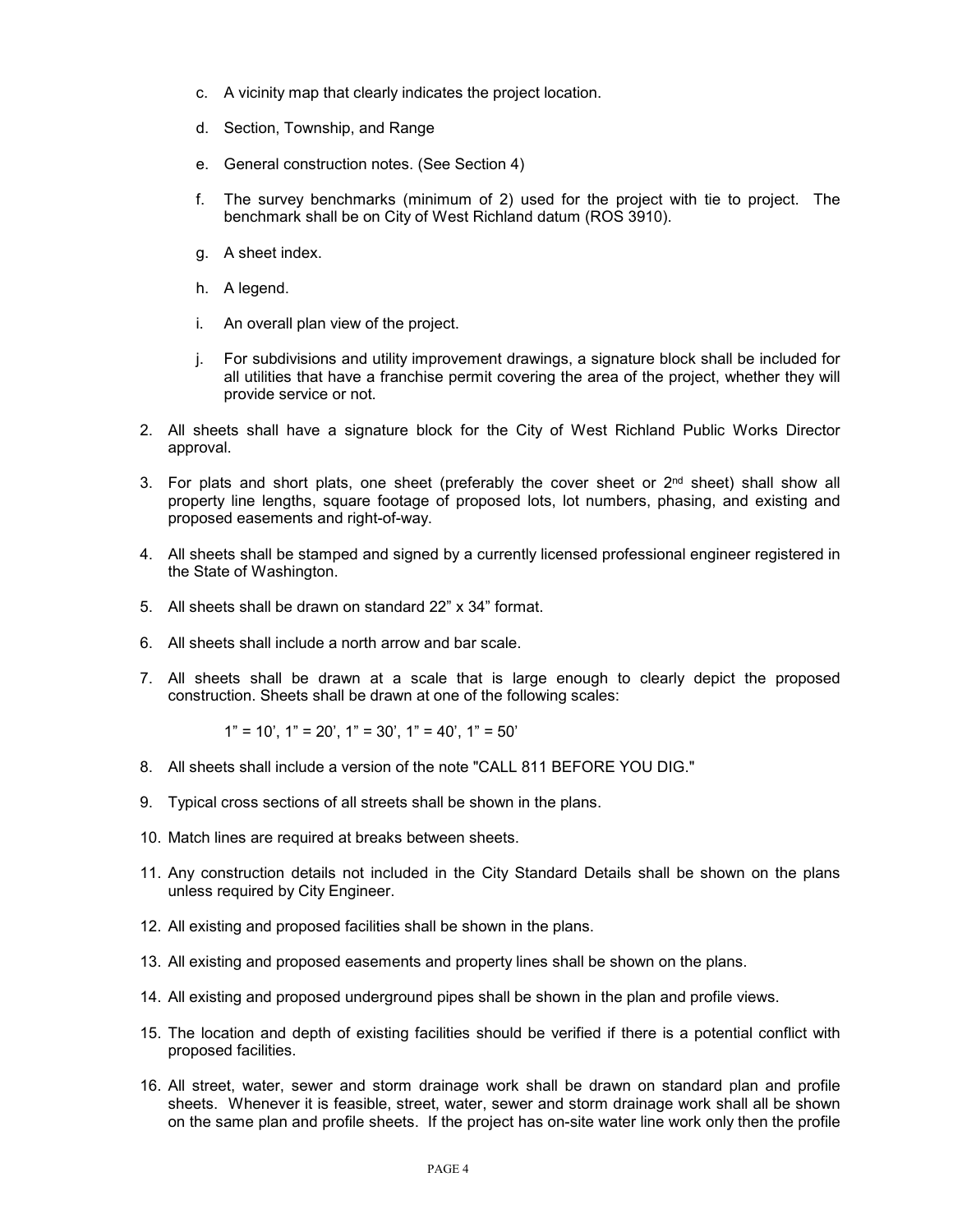requirement may be waived with the approval of the City Engineer. The limits of work shown in the profile view on each sheet shall match the limits of work shown in the plan view on that sheet. The plan and profile sheets shall show the minimum information listed in Sections B thru O of this document. Additional information shall be shown when needed to clearly specify the proposed work.

#### B. GRADING PLAN, EROSION AND SEDIMENT CONTROL PLAN

- 1. Required erosion and sediment control measures, including but not limited to construction entrance, silt fence, and inlet protection on new and existing downstream catch basins.
- 2. Existing and Proposed contours
- 3. Shade areas of fill greater than 24". The placement of fill material on lots exceeding 24" shall be placed and compacted in accordance with the latest version of the international building code (IBC). The Developer shall be responsible for hiring an independent materials testing company to complete and document compaction tests, and a licensed professional Engineer oversee and certify that the fill placed on the lots is build-able meeting the latest version of the IBC Appendix J and Geotech report.
- 4. Notes from Appendix 7A of the Stormwater Management Manual for Eastern Washington.
- 5. Location of concrete wash out containment
- 6. Independent grading permits are regulated by the City's Community Development Department and application must be submitted, reviewed, and approved by the Community Development Department. Fees and requirements can be found in the City of West Richland Master Fee Schedule and City's Municipal Code. Grading permits may be subject to SEPA as defined in the City's Municipal Code.

#### C. WATER, PLAN VIEW

- 1. Location, size, length, and material type of all water mains.
- 2. Location, size, and type of all water valves and fittings.
- 3. Location and size of all blow-offs, air relief valves, pressure reducing valves, tees, bends, caps, thrust blocks, service lines, fire hydrants, and any other water facilities.
- 4. 10-feet horizontal spacing shall be maintained between domestic water and sanitary sewer mainlines and service lines.
- 5. The finished ground elevation shall be provided at the location of all new fire hydrants.

#### D. WATER, PROFILE VIEW

- 1. Location, depth, size, and material type of all water mains.
- 2. Vertical separation of other utilities at crossings.
- 3. Horizontal bends, services and tees need to be noted in the profile.
- 4. 18" vertical spacing is required between domestic water and sanitary sewer mainlines with domestic water on top

#### E. SANITARY SEWER, PLAN VIEW

1. Location, size, and material type of all sewer mains.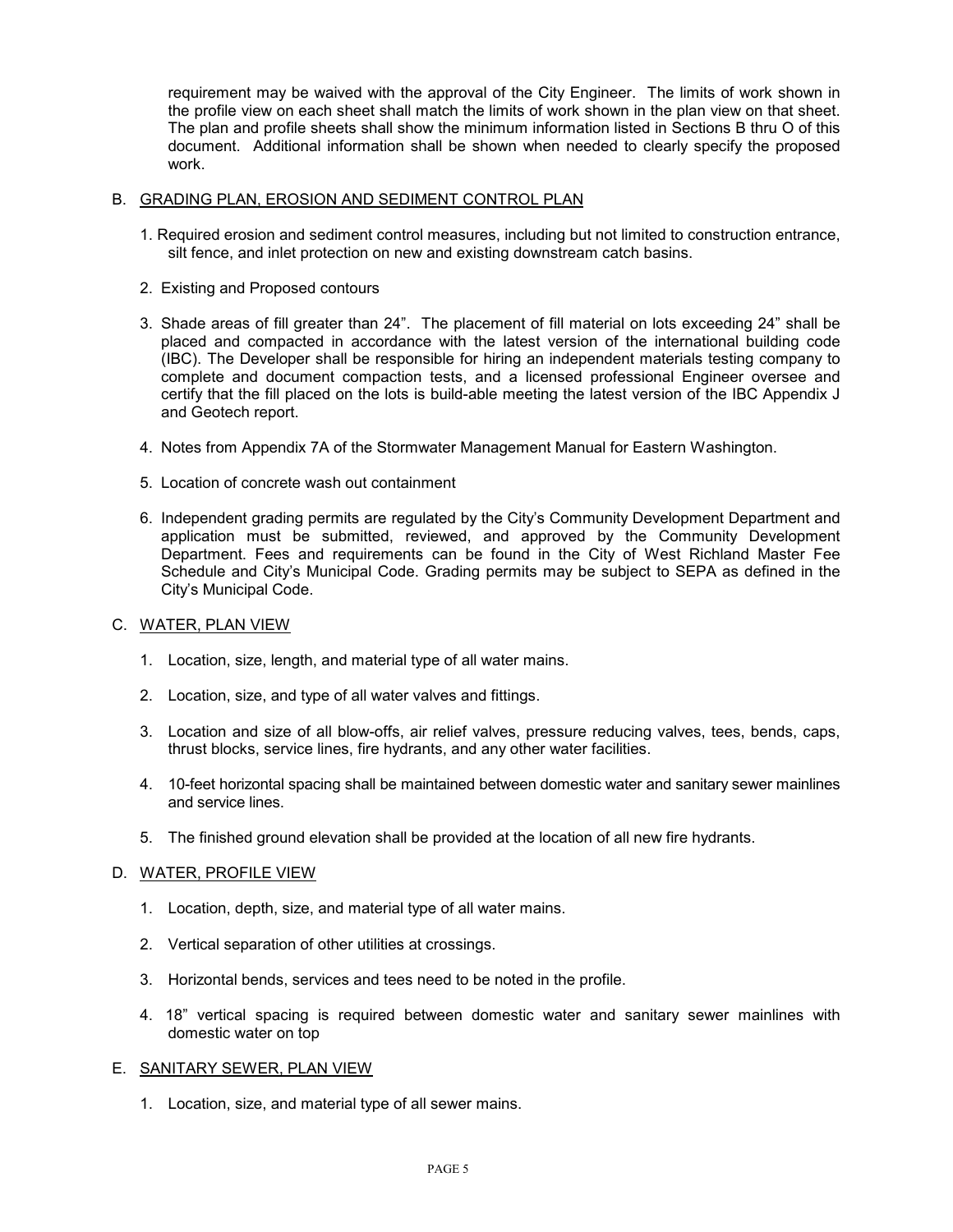- 2. Location and number designation of all manholes, cleanouts and lift stations.
- 3. Location and size of all service lines, cleanouts, and any other sewer facilities.
- 4. 10-feet horizontal spacing shall be maintained between domestic water and sanitary sewer mainlines and service lines.

#### F. SANITARY SEWER, PROFILE VIEW

- 1. Location, size, length, material type, and slope of all sewer mains.
- 2. Location, size, number designation and rim elevation of all manholes, cleanouts, and lift stations.
- 3. All pipe invert elevations at all manholes, cleanouts, and lift stations.

#### G. STORM DRAINAGE, PLAN VIEW

- 1. Location, size, length, slope, and material type of all storm drainage mains.
- 2. Location and number designation of all manholes, inlets, drywells, percolation trenches, and catch basins.
- 3. Location and size of any other storm drainage facilities.

#### H. STORM DRAINAGE, PROFILE VIEW

- 1. Location, size, length, material type and slope of all storm drainage mains.
- 2. Location, size, number designation, rim and grate elevation of all manholes, inlets, catch basins and percolation trenches.
- 3. Designate rock envelope width and barrel depth on proposed drywells.

#### I. STREETS, PLAN VIEW

- 1. Contours of the existing ground.
- 2. Bearing and distance of all straight portions of the road centerline.
- 3. Radius, length, tangent length, and central angle of all centerline curves and curb line curves.
- 4. Survey monuments along the road centerline at all ends of curves, intersection points, angle points and center of cul-de-sacs.
- 5. Centerline road station every 100-ft. with 50-ft. tics and at all ends of curves and angle points.
- 6. Intersection station equations.
- 7. Flowline slopes of all proposed curb and gutter at intersections and locations where slope varies from proposed road centerline grade.
- 8. The mailbox cluster unit shall be shown (if applicable). Developer shall install 10 LF of sidewalk in front of CBU. For rural roadways, a 30-foot long by 10-foot wide asphalt turn-out shall be constructed with 30-foot tapers on each side.
- J. STREETS, PROFILE VIEW
	- 1. Existing ground at centerline of road.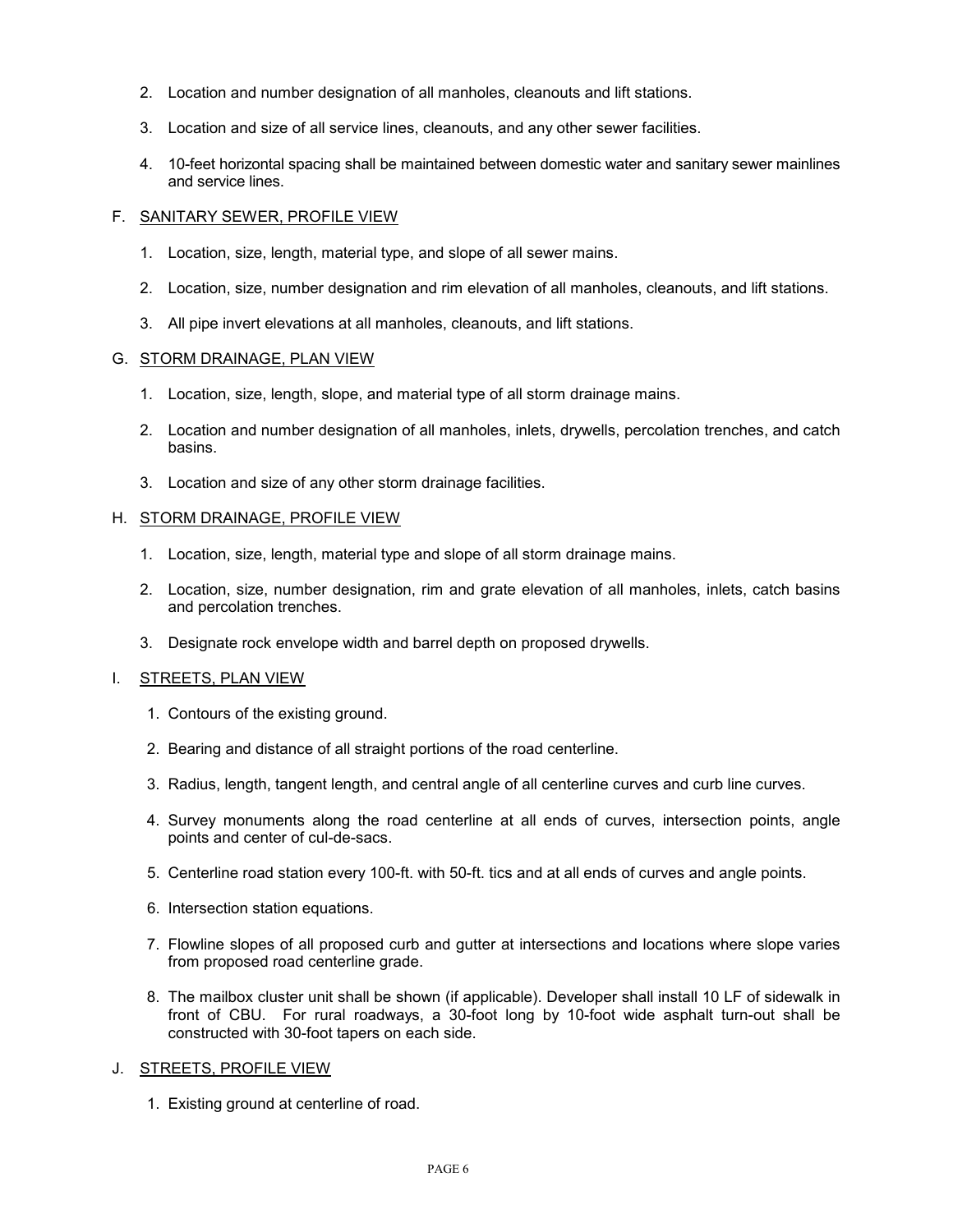- 2. Location and slope at centerline of proposed road.
- 3. Location, length, and data for all vertical curves.
- 4. Centerline elevation at all ends of curves, intersection points, angle points and changes of slope.
- 5. Finish grade and existing ground elevations at bottom of profile grid.

#### K. ADA RAMPS

- 1. Pedestrian access routes and curb ramps shall be designed to meet City standard details and ADA guidelines.
- 2. Crosswalks crossing stop controlled side-streets shall have cross-slopes less than 2%. Crosswalks crossing thru-streets shall have cross-slopes less than 5%. Crosswalks at mid-block street crossings shall be permitted to equal the street grade.
- 3. If applicable, a "Maximum Extent Feasible" report shall be submitted by the Engineer identifying elements not meeting ADA and provide written justification.
- 4. Engineer to provide separate sheet with detail of each ADA ramp. Detail to show curb return data including PT/PC elevations, ramp locations, slopes, lengths, flow arrows and any grade breaks.

#### L. IRRIGATION, PLAN VIEW

1. Location, size and material type of all irrigation facilities located within the limits of the proposed work.

#### M. IRRIGATION, PROFILE VIEW

1. Location, size, depth and material type of all irrigation facilities located within the limits of the proposed work (required only when inside roadway prism or crossing).

#### N. STREET LIGHTING/UTILITY PLAN VIEW

1. Location of all street lights, junction boxes, disconnect boxes and underground lines.

2. All street lighting, wire sizes, conduit sizes, pole specifications, details and other information required by the City Engineer shall be shown on a separate street lighting sheet.

3. Location of all transformers, vaults, boxes, underground lines, overhead lines and any other existing or proposed facilities.

#### O. TELEPHONE, POWER, CABLE TELEVISION AND NATURAL GAS, PLAN VIEW

1. Location of all transformers, vaults, boxes, underground lines, overhead lines and any other existing or proposed facilities.

# **SECTION 3 - DESIGN GUIDELINES**

The following guidelines shall be used for the planning and design of public infrastructure. Some of the items listed in this section may need to be modified by the City Engineer to address specific circumstances for each project.

All materials shall be per the City pre-approved materials list found on the City website (www.westrichland.org). If a Contractor wishes to use a product not listed in the approved materials list,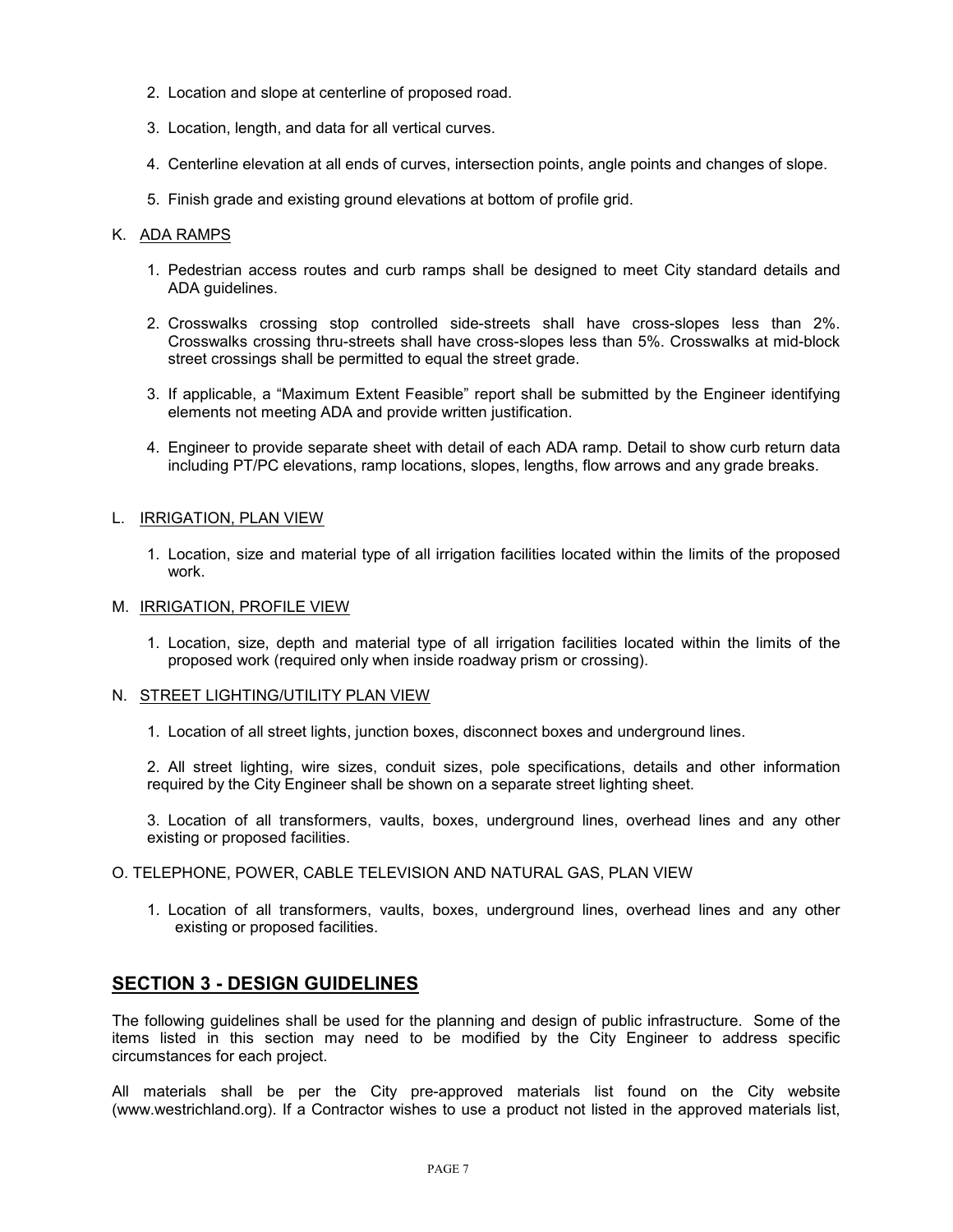they must submit proposed material with data showing it meets or exceeds the approved material. The City will review the submittal and provide an acceptance or rejection notification on the material.

All designs and construction shall be per the current WSDOT Standard Specifications, latest edition of the Stormwater Management Manual for Eastern Washington, City of West Richland General Special Provisions, and the City of West Richland Standard Details.

#### A. DOMESTIC WATER

- 1. Minimum 10-foot wide water easements are required for all public waterlines not located within a dedicated public right-of-way.
- 2. Water line alignment shall be 6-foot from roadway centerline, opposite side of roadway as the sewer line, and shall remain at this offset when feasible with the use of fittings.
- 3. Recorded easements shall be provided prior to final acceptance of the project if not created as part of the plat.
- 4. Each water service shall have its own dedicated connection to the main line for single family homes and duplex dwellings. Multi-family complexes require a minimum of one master meter per lot.
- 5. Water services are typically installed in the road right-of-way adjacent to property corners. Boxes are typically paired and do not share a property corner with a proposed power transformers without approved exception. Meter boxes not protected by curb/gutter shall have traffic rated lid installed.
- 6. Water services shall not be located within driveways, driveway transitions or intersections.
- 7. Water service shall be stubbed a minimum of 18-feet behind property line or back of easement (whichever is further) a minimum depth of 36". Stub shall be marked with pressure treated 2x4 painted blue.
- 8. Service taps on PVC mains shall be 18-inches apart if staggered on either side of the main. If they need to be on the same side of the main they must be 36-inches apart. No service tap should be closer than 3-feet to a pipe bell.
- 9. Live water line taps or cut-ins to existing water lines shall be performed by the Developer's Contractor under direct supervision of a City representative. The contractor shall supply all materials, excavation and perform connection to existing City water lines. Contractor is required to schedule work with the City a minimum of 2 business days prior to work being performed. No live tap or cut-ins on Fridays and no water shut downs on Fridays, Mondays, or day following a Holiday without prior approval.
- 10. Water mains in residential areas shall be minimum of 8-inch diameter unless flow analysis, City's Water Comprehensive Plan, or Developer required modeling indicates that a larger pipe is required. Water line upsize agreement may be allowed when the City requires water mains larger than requirements of the development's water model results. Agreement must be approved by City Council prior to issuance of Notice to Proceed.
- 11. Water mains shall be constructed with materials listed on the approved material list, or as approved by City Engineer. Commercial and industrial areas shall be sized a minimum 12-inch, unless otherwise noted by City Engineer.
- 12. All water mains shall be installed with a minimum of 42-inches of cover.
- 13. The following options need to be noted on the construction plans when connecting to or extending an existing City domestic water main:
	- $\Box$  A new valve shall be installed at the point of connection to isolate the new, untested water main from the existing City main. This is standard for new construction. Only one connection will be permitted with all other points of connection being equipped with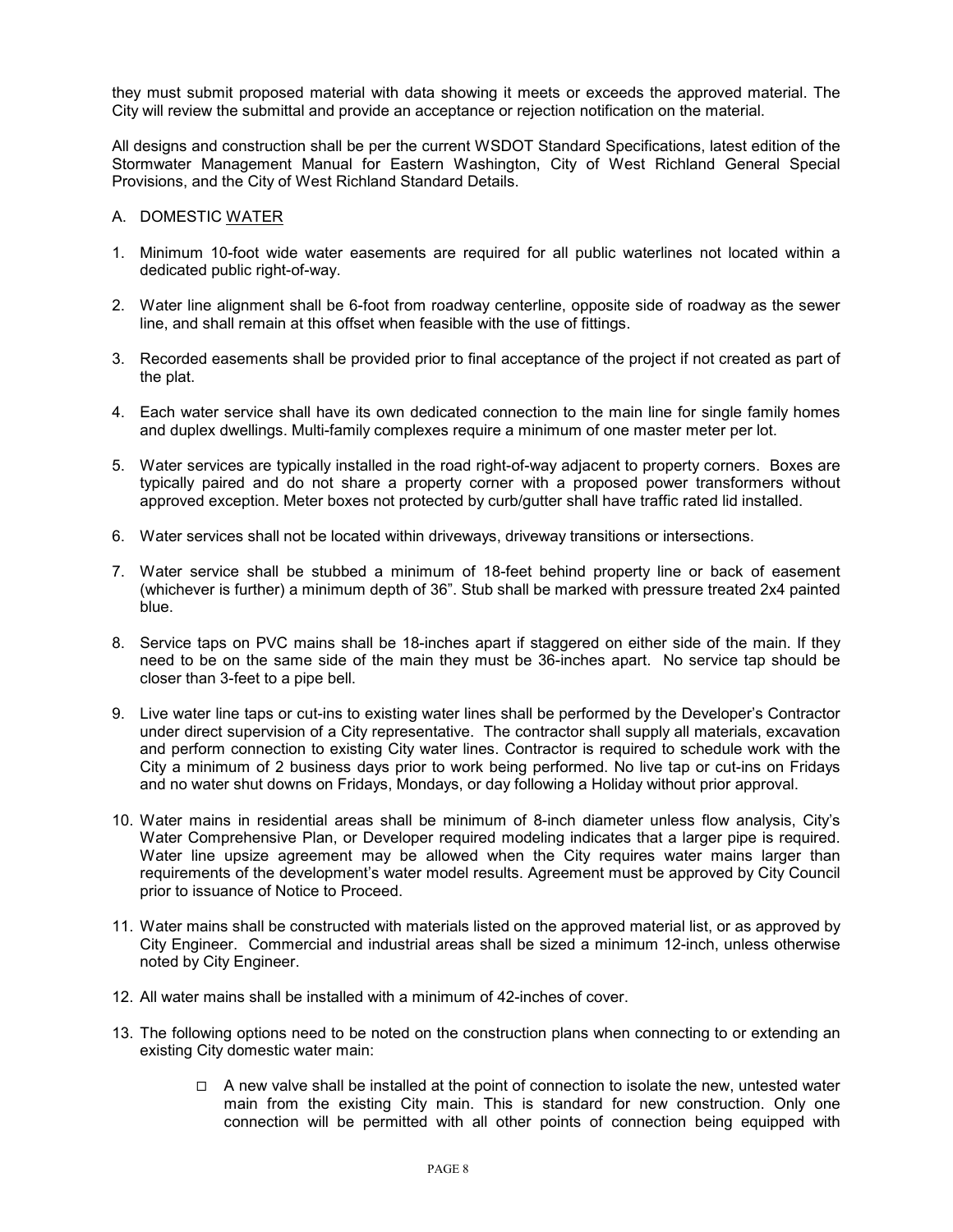temporary blow-offs for flushing and testing. After testing is complete, the Contractor will connect all remaining points to existing mains (if applicable)

- $\Box$  Or, the new main shall be installed and pressure tested entirely separate from the existing water stub. After testing is complete, the Contractor will connect all points to existing mains.
- 14. A minimum of 2 valves are required at each tee (excluding tees for fire hydrant assemblies which only have valve on line to fire hydrant). A minimum of 3 valves are required at each cross. City Engineer may require additional valves.
- 15. Valves 12-inch and smaller shall be gate valves. Valves larger than 12-inch shall be butterfly valves. 12-inch valves may be butterfly style with approval from the City Engineer.
- 16. An air/vacuum valve assembly is required at all high points in the water system as determined by City Engineer.
- 17. A minimum horizontal separation of 10-feet shall be maintained between water mains and sewer mains and service lines. Water mains should cross over the top of sewer mains with a minimum vertical separation of 18-inches. Any crossing with a vertical separation of less than 18-inches or any crossing in which the water main crosses below the sewer main shall be in accordance with Washington State Department of Ecology's publication "Criteria for Sewage Works Design", Orange Book. Pressure sewer mains shall NOT cross over potable water mains in any case.
- 18. Fire hydrants shall be located 7-feet from face of curb to center of fire hydrant where the sidewalk is adjacent to the curb and 3-feet from face of curb where there is separated sidewalk. On rural roadways, fire hydrants shall be located 7' from edge of pavement.
- 19. Fire hydrants shall be located at the ends of curb returns or at property lines between lots and shall not be located within driveways, driveway transitions, handicap ramps nor directly on property corner.
- 20. Fire hydrants not protected by curb and gutter are subject to protection by placement of hydrant bollards.
- 21. Fire hydrants shall be installed at all intersections and spaced at a maximum of 400-feet in residential areas. The final decision on hydrant locations will be made by the City Engineer.
- 22. All fire hydrants shall have the following minimum clearances:
	- □ 3-feet from any obstacle
	- □ 5-feet from poles, transformers, etc.
	- □ 5-feet from shrubs
	- □ 10-feet from trees
	- $\Box$  1-foot from property pin (measured parallel to street centerline)
- 23. No bends are allowed in fire hydrant runs without approval of City Engineer.
- 24. Fire hydrants must be fully restrained 6-inch ductile iron pipe from tee to hydrant assembly (no shackle rods allowed)
- 25. If a new utility line crosses under an existing asbestos cement water pipe, a section of the asbestos cement water pipe shall be replaced prior to the undermining. Replacement pipe shall be per City piping standards and Section 7-09.3(12) of the City Special Provisions.
- 26. When connecting to an existing asbestos cement water pipe for fire hydrants or watermains, a full stick of C900 PVC shall replace asbestos cement water pipe each direction of connection point. Connection requires a coupling adaptor with gasket sized to fit pipe material and outside diameters per the City's Material List. A snap chain is required to cut asbestos concrete water pipe and disposal shall be per applicable requirements. Water service taps should avoid connection to existing asbestos cement water pipes whenever possible.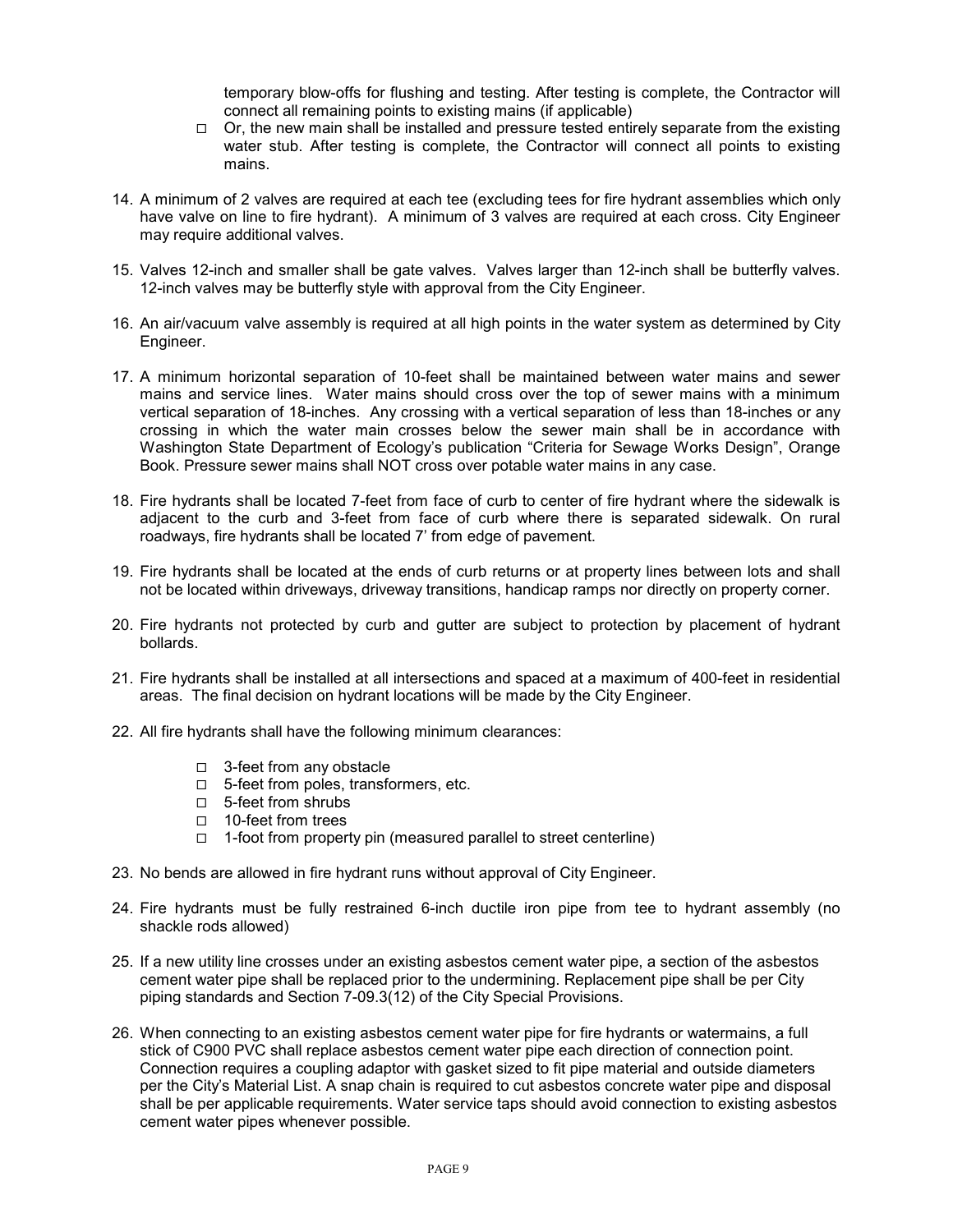- 27. Water mains shall be extended 10-feet into to all adjacent properties.
- 28. Water main pipe may only be deflected a maximum of 50% of the manufactures recommendations at joints only. Bending of pipe is not allowed.

#### B. SANITARY SEWER

- 1. Minimum twenty foot sewer easements are required for all sewer mains not located within a dedicated public right-of-way.
- 2. All sanitary sewer design shall be in accordance with the Washington State Department of Ecology publication "Criteria for Sewage Works Design."
- 3. Sewer line shall designed at a 6-feet offset from centerline of roadway on the opposite side of the roadway as the water line. Variation of this must be pre-approved by the City Engineer.
- 4. When sewer lines are within a roadway curve, additional sewer manholes shall be installed to keep the required 6-foot offset from centerline. Some variations may be approved by the City Engineer. Manholes are required at all angle points and all changes in slope. Curved sewer lines are not allowed.
- 5. Sewer services shall extend a minimum of 18-feet beyond the right-of-way or back of easement, whichever is greater, and the pipe end shall be capped and marked per City detail. Services are typically located in the middle of the lot however variations may be approved by the City Engineer.
- 6. The length of pipe between manholes shall not exceed a distance of 400-feet for pipes smaller than 12-inch and shall not exceed a distance of 600-feet for pipes 12-inch and larger.
- 7. A cleanout is allowed at the end of a sewer main in place of a manhole if the length of the sewer line from the last manhole does not exceed 150-feet and contains 2 or less services.
- 8. All sewers shall be designed and constructed to give velocities, when flowing full, of not less than 2.0 fps. Where velocities greater than 15 fps are expected, special provisions shall be made to protect against internal erosion or displacement. Minimum sewer slopes are as follows:

| 0.40% |          | 0.12%    |
|-------|----------|----------|
| 0.28% | 21" pipe | 0.10%    |
| 0.22% | 24" pipe | 0.08%    |
| 0.17% | 27" pipe | 0.07%    |
| 0.15% | 30" pipe | 0.06%    |
| 0.14% | 36" pipe | 0.05%    |
|       |          | 18" pipe |

- 9. Sewer mains should not exceed a slope of 5% if possible. If sewer slopes in excess of 10% are required then the use of energy dissipaters and pipe restraints shall be investigated. Sewers on a 20 percent or greater shall be anchored securely with concrete anchors. Suggested minimum anchorage spacing is as follows:
	- Not over 36-feet center-to-center on grades of 20%to 35%.
	- Not over 24-feet center-to-center on grades of 35% to 50%
	- □ Not over 16-feet center-to-center on grades of 50% or more
- 10. Sewer mains should be installed with a minimum of 4-feet of cover. If a sewer main must have less than 4 feet of cover then the need for structural protection shall be investigated.
- 11. Sewer mains shall be constructed using materials listed on the approved material list or as approved by City Engineer. The entire sewer main from manhole to manhole shall be the same material. Refer to City Materials List for pipe depth <15'-feet and >15-feet. Private sewer service lines over 15-feet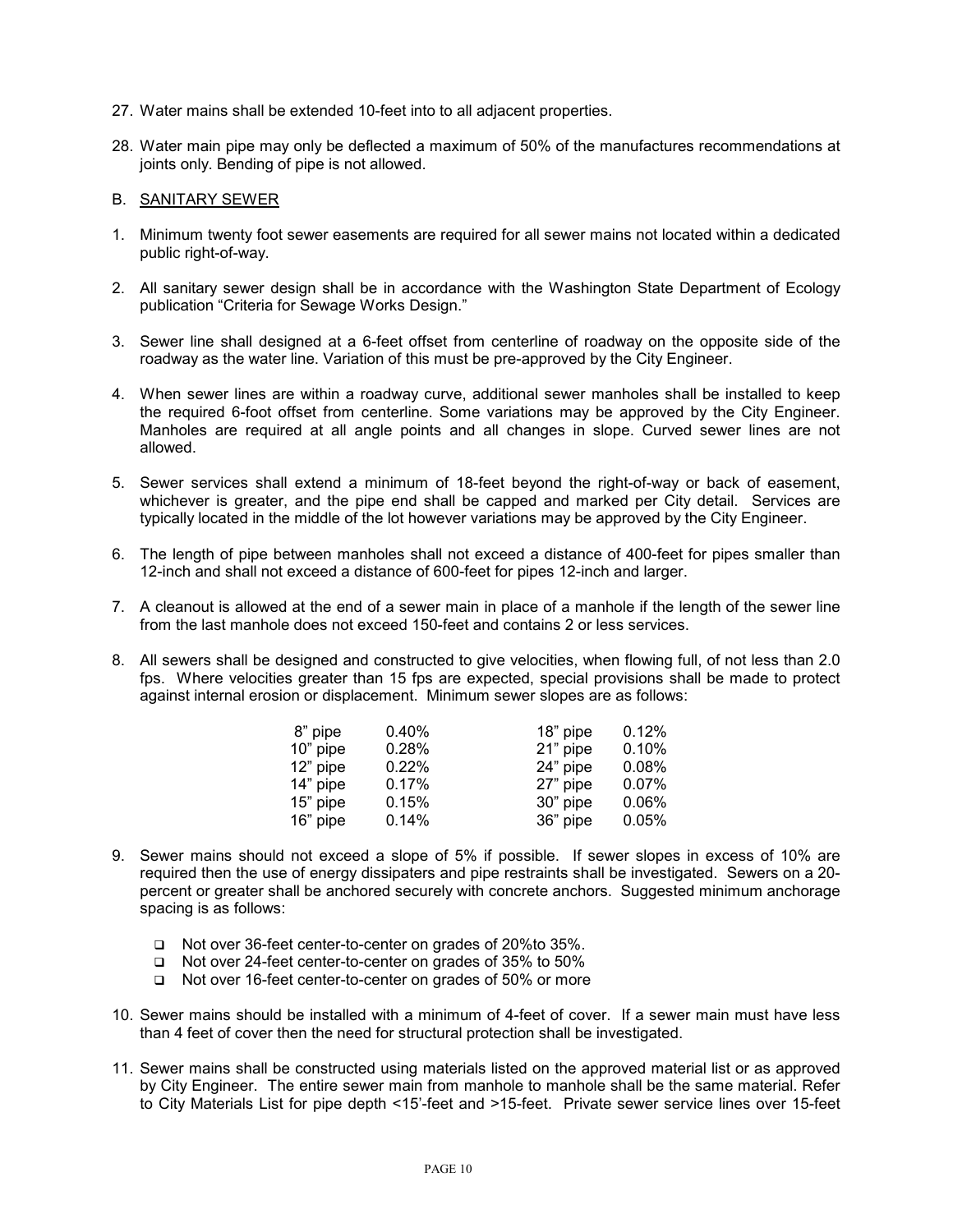deep shall also be constructed of the same material as mainline, then transition to regular sewer service pipe material above 15-feet.

- 12. A minimum horizontal separation of 10-feet shall be maintained between water mains and sewer mains and service lines. Water mains should cross over the top of sewer mains with a minimum vertical separation of 18-inches. Any crossing with a vertical separation of less than 18-inches or any crossing in which the water main crosses below the sewer main shall be in accordance with Washington State Department of Ecology's publication "Criteria for Sewage Works Design", Orange Book. Pressure sewer mains shall NOT cross over potable water mains in any case.
- 13. Sewer mains stubbed for future extension shall be run at minimum grade to extend the potential service area and have a manhole or cleanout at the end of the stub unless otherwise approved by the City Engineer.
- 14. Sewer mains shall be extended 10-feet into all adjacent properties. The sewer main may need to be extended further if it is deep, and/or the native soils are prone to sloughing or caving. This is needed to keep from undermining the roadway when the main is extended in the future.
- 15. All commercial businesses shall have a minimum 6-inch service.
- 16. Industrial/commercial businesses producing non-domestic strength wastewater will be required to provide and install a monitoring station. The City Engineer will provide details on the requirements for the monitoring station, which may include at minimum a flumed manhole, flow metering equipment, sampler, and pH measurement devices. The equipment will be owned and maintained by the City and must be accessible by City staff at all times. The user will be required to enter into a use agreement with the City prior to discharge.

#### C. STORM DRAINAGE

- 1. Earth disturbing projects shall have an erosion and sedimentation control plan (ESC) indicating how existing downstream storm systems and properties will be protected from storm runoff. All projects that require the placement of concrete shall have approved concrete washout station installed and identified on an approved Erosion and Sediment Control Plan.
- 2. The applicant's project may require coverage under the Washington State General NPDES Permit for Construction projects. The Developer shall be responsible for compliance with the State stormwater permit conditions. An erosivity waiver may be eligible based on project specifics.
- 3. All public storm drainage systems shall be designed following the core elements defined in the latest edition of the Stormwater Management Manual for Eastern Washington (SMMEW). The Hydrologic Analysis and Design shall be completed based on the following criteria: Washington, Region 2, Benton County; SCS Type 2 – 24 Hour storm for storm volume with a 25-year storm return period.
- 4. Stormwater reports shall include but is not limited to the following:
	- a. Introduction This should identify the drainage impacts resulting from the development and describe the improvements that are necessary to treat the impacts that the stormwater will have on the site.
	- b. Narrative
		- i. Project Description This should also include a description of the drainage basins.
		- ii. Pre-Development Basin Information This should state what the pre-design conditions are (wetlands, structures, surfacing, use, etc)
		- iii. Design Assumptions Infiltration rates, CN values, supporting table values, reference to the geotechnical report.
	- c. Design Criteria This section should describe how the 8 Core Elements are being met per the Stormwater Management Manual for Eastern Washington (SMMEW). This shall include any assumptions made to determine required treatment, such as soil capacity and loading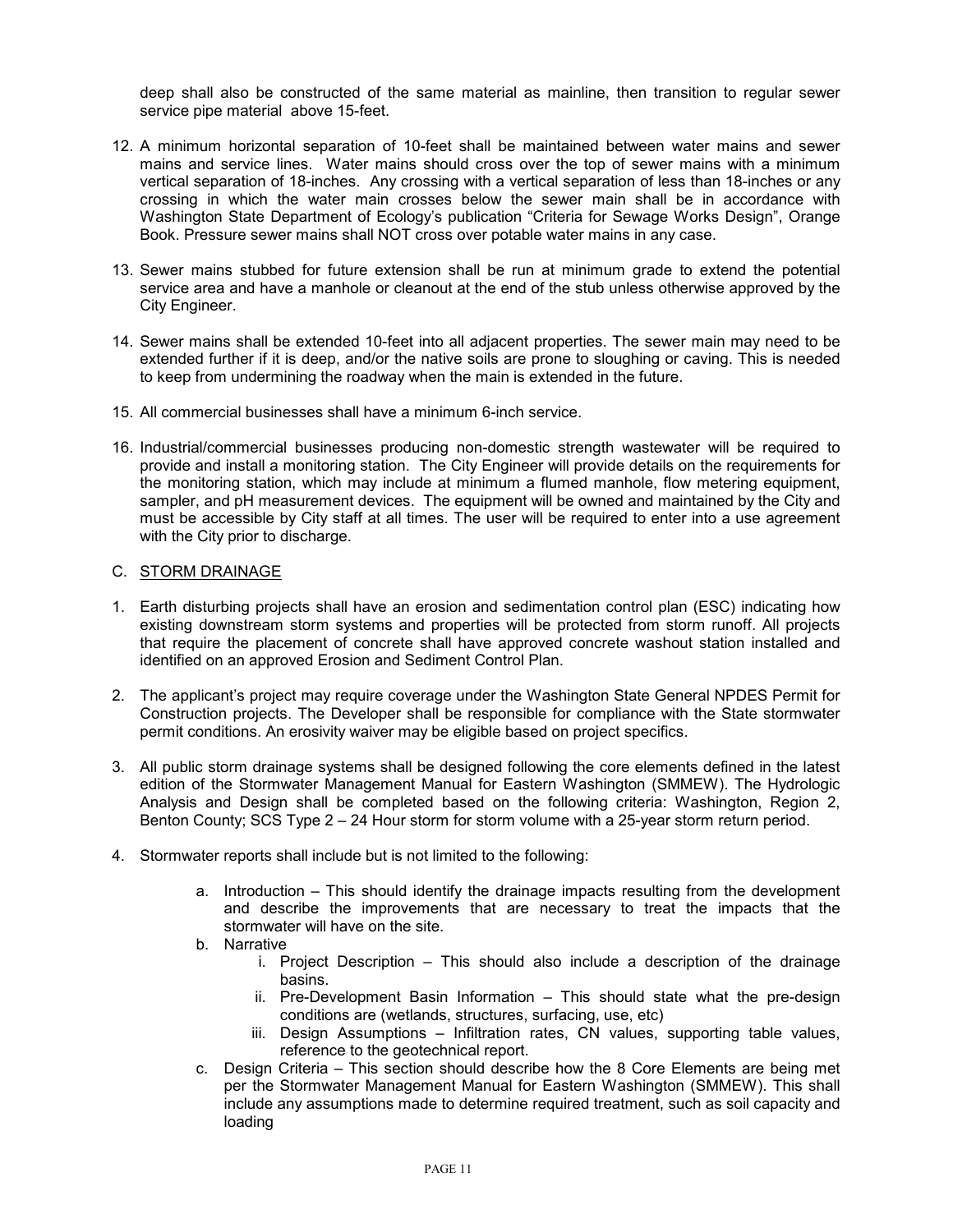- d. Design Calculations and Methodology This section should include all modeling/routing calculations with the supporting graphs, table, etc.
- e. Conclusion This should include a basin summary. Each basin shall have the basin area, volume, proposed length of infiltration trench or number of drywells with depth and rock envelope thickness stated.
- f. References/Appendices Copy of geotechnical Report, Infiltration Test Report, detailed drainage basin map (with areas and locations of drainage structures and features)
- 5. The flow-rate of public storm drainage systems which are a linked piping network shall be designed using the 2-Year, 3-Hour short duration Eastern Washington storm for pipe and inlet sizing using the SCS or Santa Barbra method; no modifying or adding time of concentration; no surcharging of pipes or structures allowed without approval of the City Engineer. Profile of the system showing the hydraulic grade line shall be included.
- 6. Per Stormwater Management Manual for Eastern Washington, Engineer of Record is required to register all UIC's, both public and private, 60 days prior to the start of construction. Documentation of registration will be required prior to the City accepting the construction drawings. For all City owned UICs, applicant shall select "yes" to existing NPDES permit and enter the City WAR number of **WAR046007**. For private UIC facilities, registration shall be to private entity and not linked to the City's NPDES permit.
- 7. For privately owned & maintained commercial, industrial, and multi-family sites the on-site storm drainage system shall be designed following the core elements defined in the latest edition of the SMMEW. The Hydraulic analysis and Design shall be completed based on the following criteria: Washington, Region 2, Benton County; SCS Type 2 – 24 Hour storm for storm volume with a 25-year storm return period.
- 8. All stormwater from 25 Year storm event must be contained and treated on-site. This shall include both construction activities, and permanent use of the development.
- 9. Networked storm systems on City streets are to have channeled bases on storm drain manholes. Storm drain manholes are required after 3 or more catch basins are collected in a common pipe. Storm water from a networked system discharged to a City owned pond shall be pre-treated by a CDS system or other treatment system designated by the SMMEW and approved by the City Engineer.
- 10. When designing an infiltration pond as the collection and treatment method for storm runoff, pond must be designed to contain 100% of the design storage assuming no surface infiltration (frozen ground condition when no infiltration structure is located within the pond). Ponds must be designed allowing water to infiltrate/dissipate completely even during frozen ground conditions within 72 hours. Ponds that will be under City ownership and maintenance shall be lined with slope rock unless otherwise approved by City Engineer or requirement of the Stormwater Management Manual for Eastern Washington.
- 11. If the storm pond slopes are greater than 4:1 on a City owned pond, or when depth of water is designed to exceed 2', a 6 foot site obscuring fence will be required around the perimeter of the pond with a minimum 15-foot wide gate for maintenance vehicles. All City owned ponds require a maintenance road be designed to the bottom of the pond from the City Right of Way. City may condition pond with amenities needed for ease of maintenance and aesthetics. If the developer wishes for the pond to be landscaped and visually appealing, the establishment of a homeowners association may be requrired for maintenance responsibilities. This will require an irrigation meter and sprinklers system (with a power source), and the responsibility for all maintenance including but not limited to irrigation repairs, fertilizing, and mowing.
- 12. Field infiltration tests shall be supervised by a professional engineer or geotechnical firm to determine infiltration rates. Notification to the City shall be provided prior to testing. When testing with open pit, grounds shall be pre-saturated prior to conducting official infiltration test. Infiltration test shall be conducted at the lowest depth of proposed infiltration structures. A factor of safety of 3 shall be applied to field infiltration rates for design. All developments must conduct site infiltration rates and soil treatment capacity analysis, if the development includes storm facilities.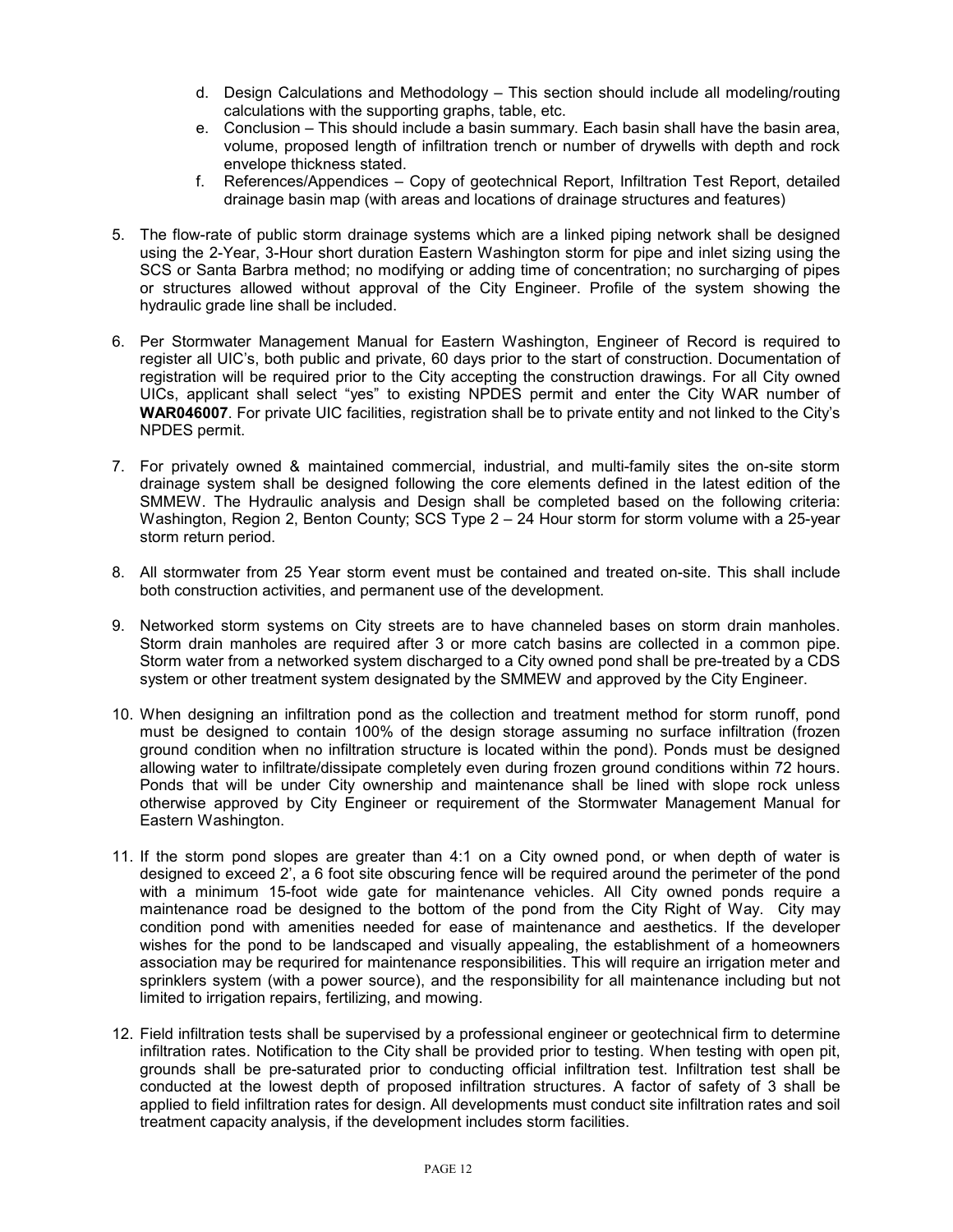- 13. A minimum of one infiltration test is required per five acres, not to exceed 5 tests (40 acres or less) shall be required. Additional testing may be required by the City Engineer depending on results and soils encountered. Test pits shall be located evenly throughout the site and placed near locations and depths of future stormwater drainage facility locations. Testing on properties larger than 40 acres will be evaluated on a case by case basis. Test pits shall be backfilled and compacted per City roadway compaction standards.
- 14. Soils shall be tested/analyzed for compliance with criteria set forth in the Stormwater Management Manual for Eastern Washington for treatment capacity.
- 15. City reserves the right to request Stormwater design alternatives on proposed designs for City owned Stormwater infrastructure.
- 16. If bedrock or impervious layers are known or expected to be present or of a concern to the City, borings or seismic refraction surveys may be required to determine subsoil conditions and their impacts to site stormwater and lot irrigation. Additional analysis maybe required in the stormwater report in regards to stormwater and development irrigation water if there is a concern of subsurface penetration.
- 17. All storm calculations are to be stamped by a registered profession engineer licensed in Washington State.
- 18. A parcel occupied by a City owned public stormwater basin shall be identified as a separate parcel or tract on the final plat and shall be dedicated to the City stormwater utility. Any basin fronting a City street with curb/gutter shall require installation of sidewalk along frontage.
- 19. All privately owned storm systems shall be operated and maintained per the City of West Richland Municipal Code and SMMEW.
- 20. A minimum of a turn down elbow is required prior to discharging any storm drainage water from paved surfaces into drainage ditches or a public drainage system from a piped system. The City may require additional infrastructures dependent on flow of discharge (example: CDS Unit). SMMEW shall be used to determine if additional treatment measures are required.
- 21. All storm drainage pipes or culverts shall be 10-inch diameter or larger. Minimum slope is 0.5% and minimum cover is 2 feet.
- 22. Manholes are required at all angle points and all changes in slope. Curved storm drainage lines are not allowed. Catch basins may be used at angle points as approved by the City Engineer.
- 23. Storm mains shall be constructed of materials listed on the approved material list, or as approved by City Engineer.
- 24. Storm drain manholes shall have 2-foot sump when not part of a piped storm network or when required by City Engineer. When part of piped storm network, bases shall be channeled per City Details unless approved otherwise by City Engineer.
- 25. The length of pipe between manholes shall not exceed a distance of 400-feet.
- 26. Storm lines in excess of 100LF shall be air tested per current WSDOT standards.
- 27. Catch basins and inlets shall be spaced at appropriate locations to catch all the storm water within the contributing area. The spacing shall be based on inlet capacity and curb line grade and shall not exceed 500-feet between inlet structures. Preferred spacing is in the range of 300-feet. The City Engineer reserves the right to add additional catch basins at locations deemed necessary.
- 28. Network storm system infrastructure shall be designed to remain within the roadway section excluding ponds or infiltration galleries unless approved by the City Engineer.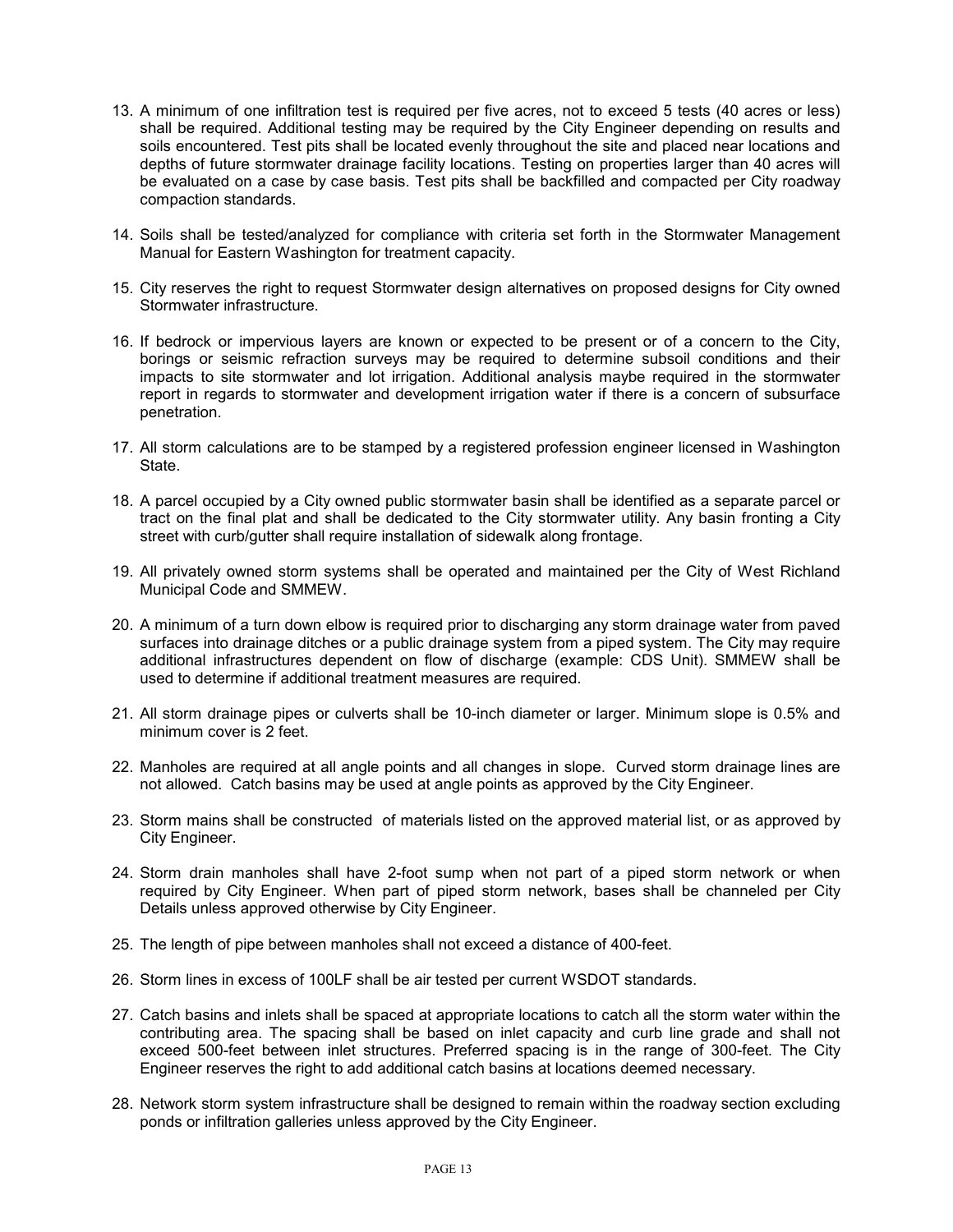- 29. Valley gutters are not to be used unless approved or required by the City Engineer.
- 30. Catch basins shall be located at the ends of curb returns or property lines between lots. Catch basins should not be located within driveways or driveway transitions and never in front of pedestrian ramps. Catch basins shall be installed at the ends of roads and the end of property on sub-division phases.
- 31. The Dept. of Ecology's latest revision of the "Stormwater Management Manual for Eastern Washington" shall be used for design of all drywell, percolation trenches and other stormwater collection, dissipation and treatment facilities. The entire stormwater collection system shall be in compliance with the current SWMMEW.

#### D. STREETS

- 1. Dead end cul-de-sac streets shall not be longer than 400 feet, measured from the intersection to the start of the bulb, without prior City approval.
- 2. Cul-de-sacs shall have a minimum right-of-way radius of 60 feet and a minimum curb radius of 53 feet.
- 3. Curb returns in residential areas shall have a minimum radius of 20 feet. Curb returns at commercial/industrial and other roadway classifications shall have a minimum radius of 30 feet, or as determined through turning movement evaluation.
- 4. All roadways with speeds posted up to and including 45 mph shall have a minimum centerline radii designed per Low-Speed Urban Street Standards in the most recent AASHTO edition unless otherwise approved by the City Engineer. Roadways with speeds posted in excess of 45 mph shall use emax=4% tables in the latest AASHTO edition to determine minimum radii for design super elevation rates unless approved otherwise by City Engineer. On minor loop local streets and cul-desac streets where the street makes a 90 degree plus or minus 5 degree turn, the minimum centerline radius shall be 100-foot. Minor loop street determination will be made by the City Engineer.
- 5. The minimum grade for all streets is 0.50%. The maximum grade for minor streets is 10%. The maximum grade for major streets is 8%.
- 6. All streets shall have a minimum cross slope of 2%.
- 7. All vertical curves shall be designed to provide adequate stopping sight distance per the most current edition of the AASHTO manual. The minimum design speed for residential streets is 25 mph.
- 8. Refer to the City of West Richland Special Provisions and Details for typical roadway sections. In addition to the street right-of-way as required, an additional public utility easement of 12-feet shall be provided along both sides of all rights-of-ways for local streets, neighborhood collector streets, minor arterial streets, and arterial collector streets. Principle arterial streets shall have 10-feet of public utility easements provided along both sides of rights-of-ways. When local streets have separated sidewalk, an 18 foot sidewalk and utility easement shall be provided along both sides of all rights-of-ways. Street right-of-way and easement widths shall not be less than as follows: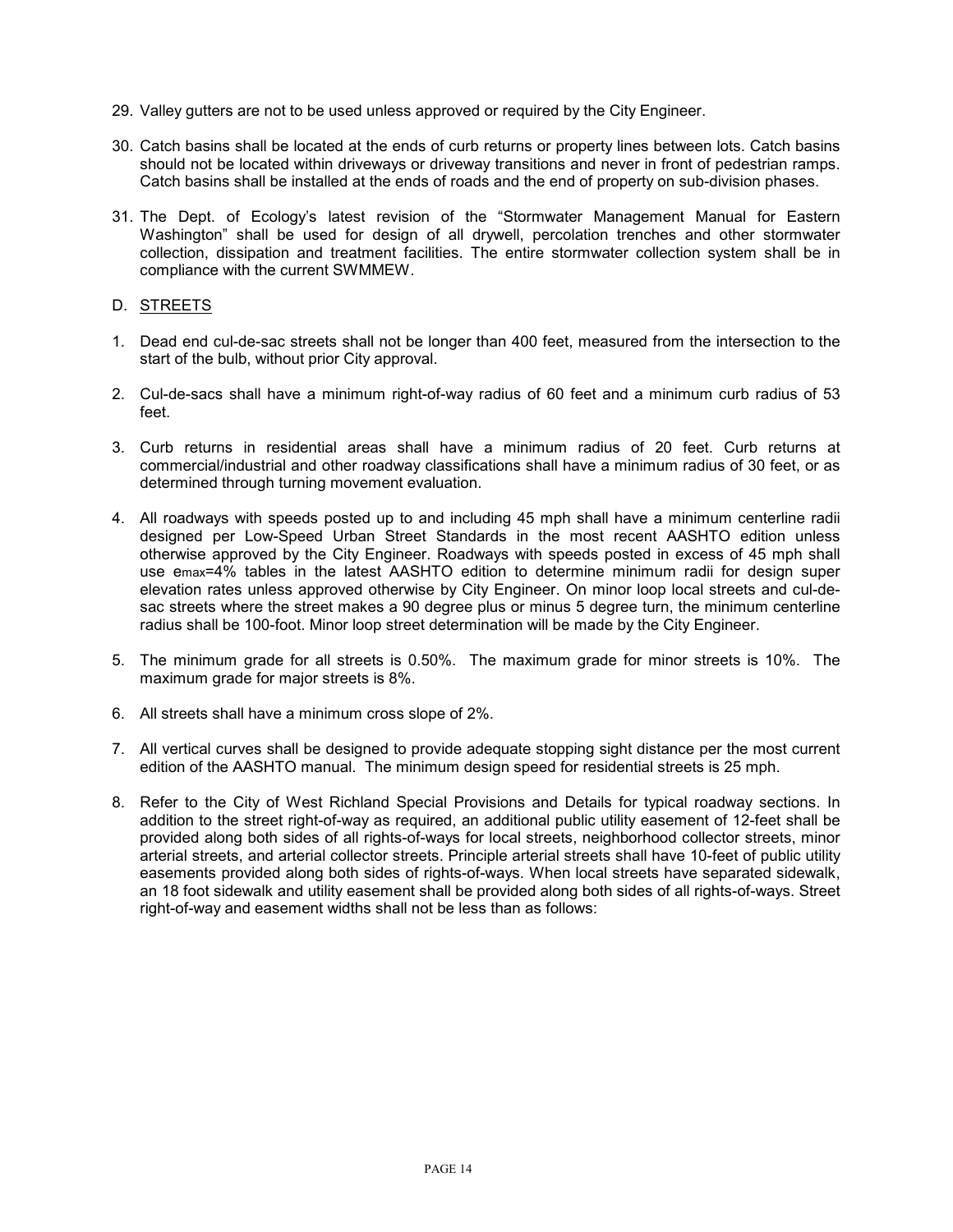| <b>Roadway Classification</b>                                                 | Right-of-way<br><b>Width (Feet)</b> | <b>Utility Easement</b><br>Width (Feet) | <b>Sidewalk/Utility Easement</b><br><b>Width (Feet)</b> |
|-------------------------------------------------------------------------------|-------------------------------------|-----------------------------------------|---------------------------------------------------------|
| <b>Principle Arterial</b>                                                     | 90                                  | 10                                      | N/A                                                     |
| Principle Arterial w/ Separated Sidewalk                                      | 74                                  | N/A                                     | 18                                                      |
| Principle Arterial w/ Separated Sidewalk<br>(Limited Access)                  | 90                                  | 10                                      | N/A                                                     |
| Minor Arterial / Arterial Collector                                           | 60                                  | $12 \overline{ }$                       | N/A                                                     |
| Minor Arterial / Arterial Collector w/<br><b>Separated Sidewalk</b>           | 50                                  | N/A                                     | 18                                                      |
| Minor Arterial / Arterial Collector w/<br>Separated Sidewalk (Limited Access) | 70                                  | 10                                      | N/A                                                     |
| Neighborhood Collector                                                        | 60                                  | 12                                      | N/A                                                     |
| Neighborhood Collector w/ Separated<br><b>Sidewalk</b>                        | 44                                  | N/A                                     | 18                                                      |
| Local Street                                                                  | 50                                  | 12                                      | N/A                                                     |
| Local Street w/ Separated Sidewalk                                            | 40                                  | N/A                                     | 18                                                      |

- 9. Public utility easements shall have a maximum slope of 8%
- 10. Residential streets shall be constructed with a minimum of 3-inches of HMA Cl. 3/8-inch PG64H-28 or HMA Cl. 1/2-inch PG 64-28H on 8-inches of crushed rock top course on compacted subgrade. A geotechnical report for roadway design may be required by the City Engineer.
- 11. Major streets and streets in commercial or industrial areas may require a geotechnical evaluation of existing soils and a roadway section shall be determined by a Licensed Professional Engineer using the set criteria below. In no situation shall a road be constructed with less than 3-inches of HMA Cl. 1/2-inch PG64H-28 on 3-inches of crushed surfacing top course on 7-inches of crushed surfacing base course on compacted subgrade. All measurements are compacted depths.

| <b>Design Parameter</b>       | Value     | <b>References</b>                                                         |
|-------------------------------|-----------|---------------------------------------------------------------------------|
| Reliability - R               |           | Estimated                                                                 |
| Arterial                      | 90%       | AASHTO 1993 (80-99%)                                                      |
| <b>Arterial Collector</b>     | 85%       | AASHTO 1993 (80-95%)                                                      |
| Neighborhood Collector        | 80%       | AASHTO 1993 (80-95%)                                                      |
| <b>Local Street</b>           | 70%       | AASHTO 1993 (50-80%)                                                      |
| Standard Deviation - S        | 0.45      | AASHTO 1993                                                               |
| Initial Serviceability - PSI  | 4.2       | Typical Eastern Washington area values                                    |
| Terminal Serviceability - PSI | 2.2       | Typical Eastern Washington area values                                    |
| Design Life                   | 20 Years  | Standard Eastern Washington design life                                   |
| Traffic Loading (EASLs)       |           |                                                                           |
| Principle Arterial            | 3,000,000 | 2% trucks, 2% growth rate, 1.7 truck factor(ESALs/Truck), >16,000 ADT     |
| Minor Arterial                | 2,500,000 | 2% trucks, 2% growth rate, 1.7 truck factor(ESALs/Truck), 4000-16,000 ADT |
| <b>Arterial Collector</b>     | 675,000   | 1.5% trucks, 2% growth rate, 1.7 truck factor(ESALs/Truck), 1500-6000 ADT |
| Neighborhood Collector        | 150,000   | 0.5% trucks, 2% growth rate, 1.7 truck factor(ESALs/Truck), 1500-4500 ADT |
| <b>Local Street</b>           | 55,000    | 0.5% trucks, 2% growth rate, 1.7 truck factor(ESALs/Truck), <1500 ADT     |

12. Sidewalks shall be a minimum width of 5.5-feet (measured from face of curb) and placed on 2-inches of compacted crushed surfacing top course.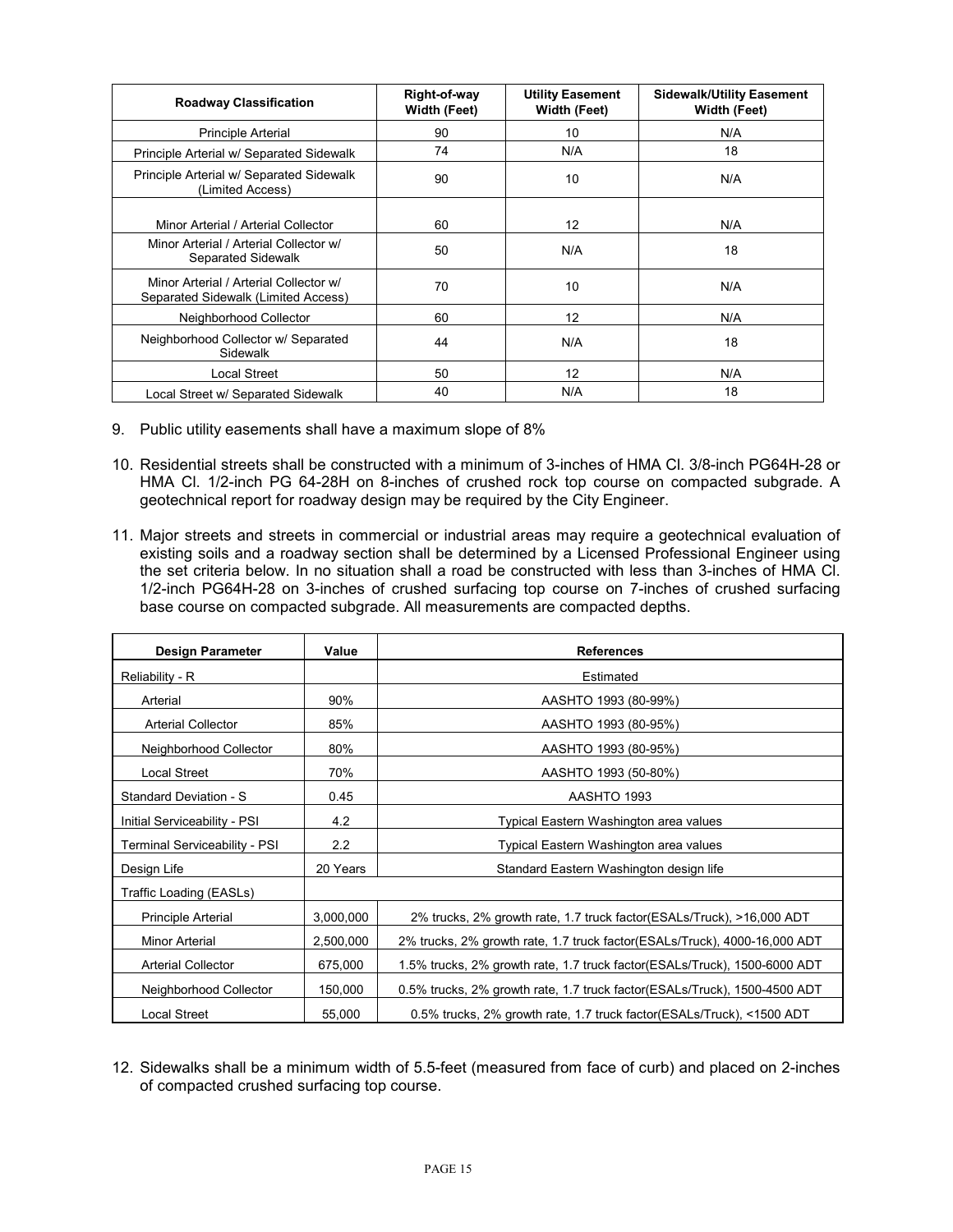- 13. Residential driveways shall have a minimum width of 10-feet and a maximum width of 20-feet for a two car garage, and 30-feet for a three car garage. Non-residential one-way driveways shall have a minimum width of 15-feet and a maximum width of 20-feet. Non-residential two-way driveways shall have a standard width of 40-feet but may be reduced to a minimum width of 30-feet or may be increased to a maximum width of 60-feet if approved by the City Engineer. In no case shall the driveway width exceed 40% of the lot frontage. Deviations from these widths must be granted by the City Engineer.
- 14. The vision-clearance triangle needs to be shown at commercial driveways and at all intersections & corner lots, in accordance with Municipal Code Chapter 12.08.060. This information may need to be designed by the engineer of record and supplied to the surveyor of record for inclusion into the final plat document.
- 15. Concrete pedestrian ramps shall be installed at the time of plat construction. Truncated domes, per Approved Material List, shall be installed at all sidewalk pedestrian ramps per the City's current Standard Details.
- 16. The preferred pedestrian ramp is the Type Parallel A (City standard detail 2-14A). Pedestrian ramps shall be designed to meet current ADA requirements. If meeting the ADA requirements is not feasible, the Engineer of record must submit a "Maximum Extent Feasible" report explaining why the design cannot meet ADA requirements. The City Engineer will evaluate and approve or reject the justification. Typical ramp locations are to provide pedestrian crossing in all directions. The City Engineer will evaluate anticipated pedestrian routes and safety concerns with unrestricted pedestrian crossings and may add/eliminate certain crossings.
- 17. Roadway profiles shall take into account intersection ADA requirements. Grade changes approaching an existing intersections may be required to facilitate compliant ADA ramps.
- 18. Plans shall provide adequate details at all curb returns for ADA compliance review. Details should show grades and distances to key points around curb return and across ramp, grades in and out of curb returns, etc.
- 19. Street name signs and regulatory signs in City Right-of-Way will be located and installed by City crews at the developer's expense.
- 20. In addition to underground utilities as required by WRMC, the Developer must install conduits, per size and number as directed by City Engineer, at every street intersection or every approximately 300-feet if distance between intersections is greater than 400-feet.

## E. SURVEYING

#### 1. **SURVEY MONUMENT DESTRUCTION**

- A. No survey monument shall be removed or destroyed (*the physical disturbance or covering of a monument such that the survey point is no longer visible or readily accessible*) before a permit is obtained from the Department of Natural Resources (DNR). WAC 332-120-030(2) states "It shall be the responsibility of the governmental agency or others performing construction work or other activity (including road or street resurfacing projects) to adequately search the records and the physical area of the proposed construction work or other activity for the purpose of locating and referencing any known or existing survey monuments." (RCW 58.09.130).
- B. Any person, corporation, association, department, or subdivision of the state, county or municipality responsible for an activity that may cause a survey monument to be removed or destroyed shall be responsible for ensuring that the original survey point is perpetuated. (WAC 332-120-030(2)).
- C. Survey monuments are those monuments marking local control points, geodetic control points, and land boundary survey corners. (WAC 332-120-030(3)).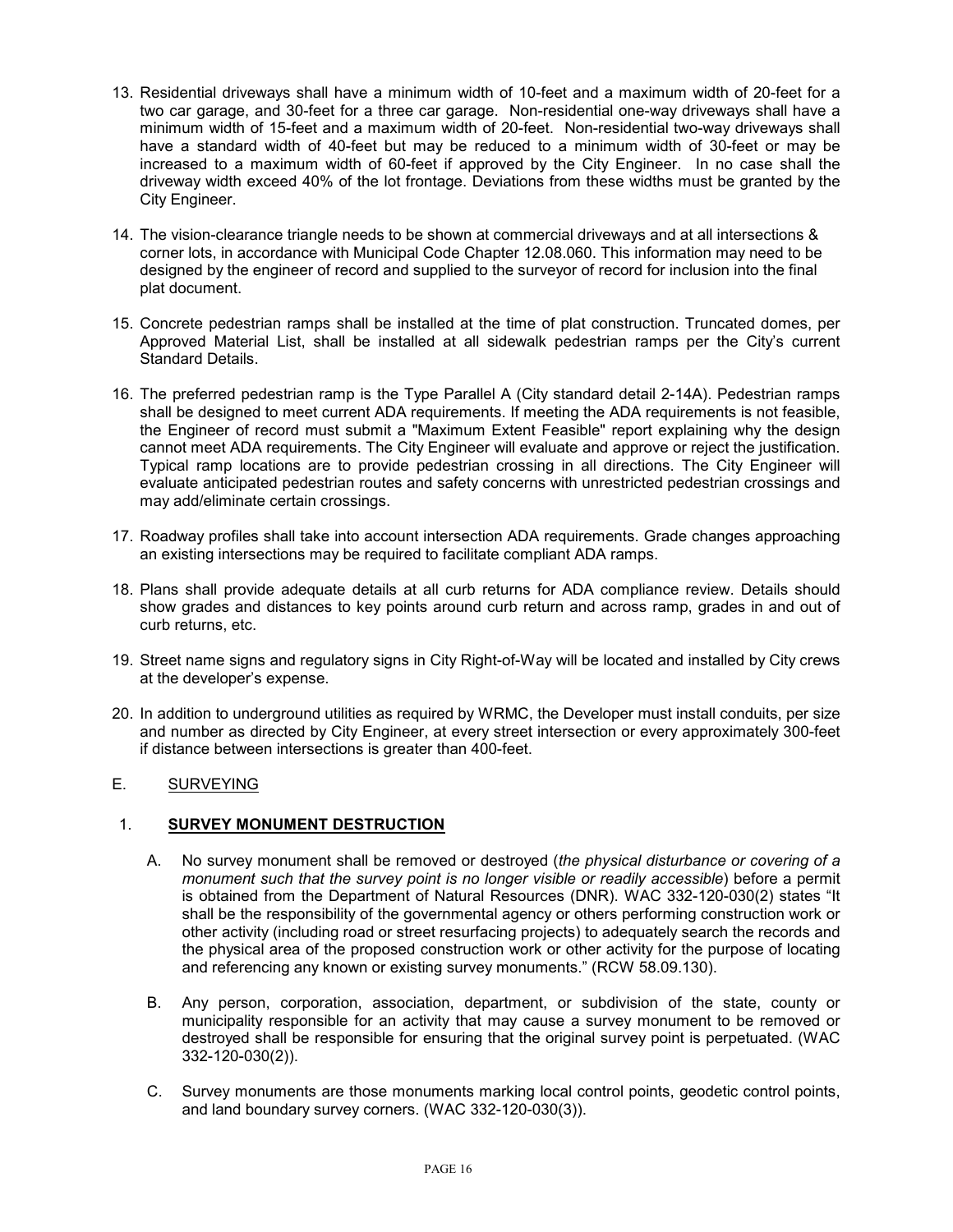*When a monument must be removed during an activity that might disturb or destroy it, a licensed Engineer or Land Surveyor must complete, sign, seal and file a permit with the DNR.* If many monuments are in danger along a proposed construction route, one permit can be issued for the entire project with location and description details outlined for each monument. The permit will alert others that may encounter the construction or maintenance project and location information will be protected until a new monument is placed. In most cases, *an agency official must be in responsible charge of protecting monuments during maintenance and construction activities within their jurisdiction.*

- 2. All surveys must be tied to a minimum of two City control monuments shown on Record of Survey #3910 and established per Washington South (3602) State Plane (NAD 83/91) coordinates and NAVD 88 elevations. The control monuments must be shown, labeled, and visually tied to project with in the plans.
- 3. All permanent survey monuments existing on the project site shall be protected. If any monuments are destroyed by the proposed construction, the Owner/Developer/Contractor shall retain a professional land surveyor to replace the monuments and file a record survey with the County, and supply a copy to the City.
- 4. All Construction Surveying shall be conducted by a surveyor currently licensed in the State of Washington.

#### F. STREET LIGHTING

- 1. Plans shall include a sheet dedicated to street light layout. As-builts shall include any light layout changes plus wire runs with wire size, j-boxes, disconnects and any other items related to the lighting system.
- 2. Street lights shall be located 7-feet behind face of curb to center of equipment where the sidewalk is adjacent to the curb, 3-feet to from face of curb when separated sidewalk, and 7-feet behind edge of asphalt where no curb and gutter is present.
- 3. Street lights shall be located at every intersection and spacing shall be per City of West Richland Standard Details, or as determined by the City Engineer. Street lights shall be placed near property lines between lots. Lights shall be installed at intersections per City of West Richland Standard Details approximately 25-feet before the approached side of pedestrian crosswalks and positioned over the major/arterial roadway.
- 4. Street lights shall not be located within driveways, driveway transitions, nor on property corners.
- 5. Street lights shall be offset 1-foot from property pins measured parallel to road centerline, and offset from property line with adjacent lot.
- 6. A breakaway street light standard is required on streets with a posted speed of 35 MPH or greater.
- 7. Street lighting designs shall be in accordance with the City of West Richland Standard Details, the current City of West Richland Special Provisions, and verified with Benton Rural Electric Association (BREA).
- 8. Luminaires shall be light-emitting-diode (LED) and shall be per City of West Richland Standard Details. Lights shall be equipped with an Acuity brands ROAM photo electric control compatible with ROAMVIEW per City of West Richland Standard Details.
- 9. All street lights shall be wired for 240 Volts.
- 10. Disconnect shall be lockable in on and off positions.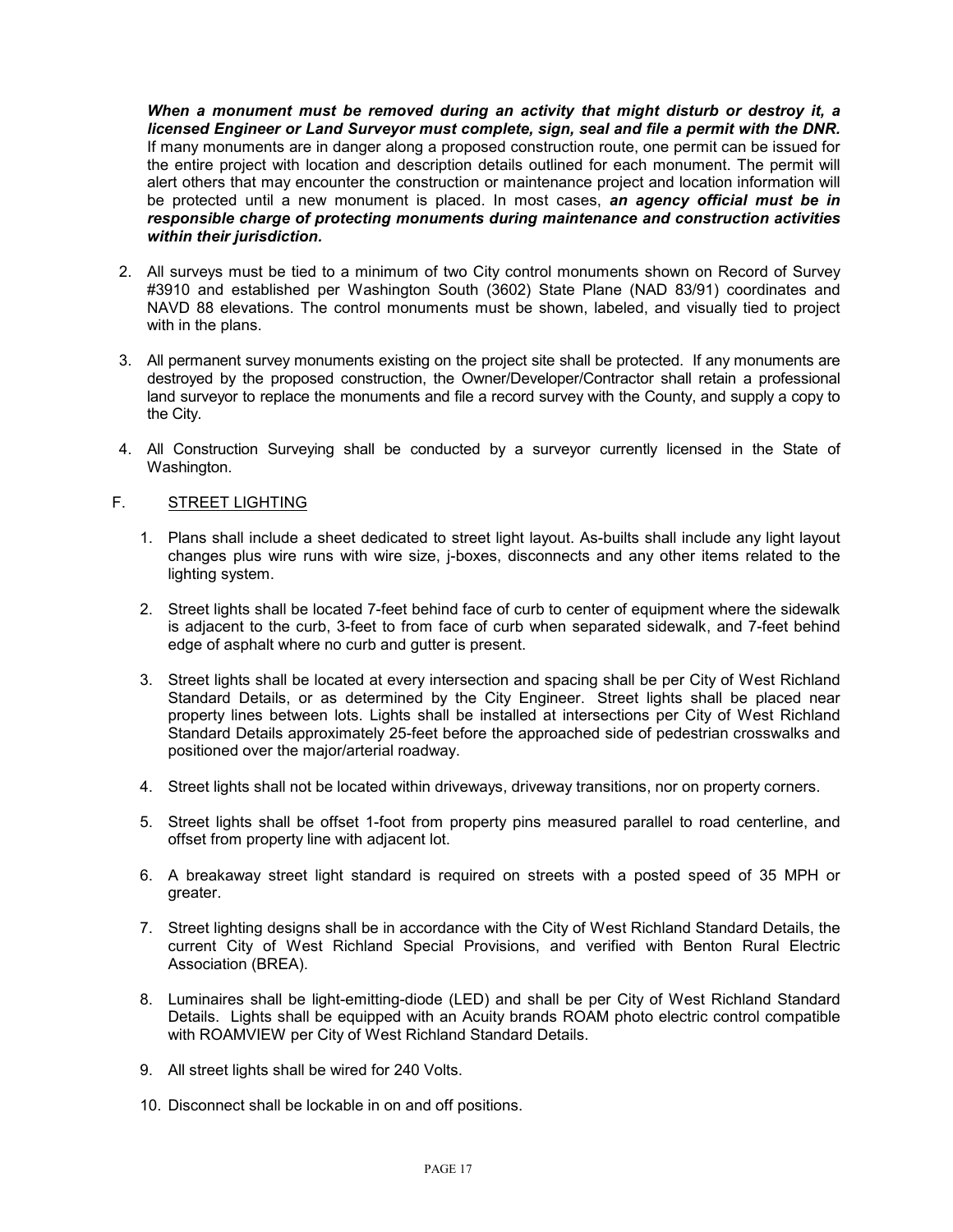11. Street light wiring shall be run in utility easements.

## G. **IRRIGATION**

- 1. All subdivisions shall include a complete irrigation system, whether irrigation water is available or not unless waiver is obtained at the time of preliminary plat.
- 2. All irrigation main lines shall be located in a 10-foot irrigation easement or 5-foot easement when adjacent to another utility easement. Easements shall be located to one side of property lines (not straddle).
- 3. Specifications and details shall be per Kennewick Irrigation District or Columbia Irrigation District when within their designated areas. When irrigation is to be installed not in a designated irrigation district, Columbia Irrigation District Standards shall apply.
- 4. All irrigation mains crossing road right of way shall be constructed with class 150, AWWA C900 polyvinyl chloride pipe or installed in sleeves.

# **SECTION 4 - TYPICAL GENERAL CONSTRUCTION NOTES (May 2022)**

The following notes shall be used when they are applicable to the project. Additional notes shall be added by the design engineer or as required by the City Engineer to address specific concerns for each project.

- 1. All materials and workmanship shall be in accordance with the latest revision of the City of West Richland Special Provision, City of West Richland Standard Details and the current edition of the State of Washington Standard Specifications for Road, Bridge and Municipal Construction.
- 2. The placement of fill material on lots exceeding 24-inch shall be placed and compacted in accordance with the latest version of the International Building Code (IBC). The developer shall be responsible for hiring an independent materials testing company to complete and document compaction tests and a licensed professional engineer to certify that the fill placed on lots is buildable meeting the latest version of the IBC. A copy of this certification shall be provided to the City Engineer and City Building **Official**
- 3. First order of work on-site shall be installation of erosion control BMP's, silt fence and construction entrance.
- 4. Contractor shall submit a Soil Destabilization Notification on the Benton County Clean Air Authority website and provide the City with a copy of the registration notification.
- 5. NO work on this project shall commence until a written Notice to Proceed (NTP) has been issued by the City of West Richland. Notice to Proceed will not be issued until General Construction Notes 3, and 4 have been completed. Contractor may begin removal of woody material prior to NTP but no clearing of ground cover or earthwork is allowed until NTP has been issued.
- 6. Contractor shall clear and grub all vegetation, sage brush and woody materials from entire site including lots unless otherwise approved by City Engineer. All material shall be removed from site and disposed of at an authorized facility. No wood or vegetation shall be buried onsite.
- 7. All materials shall be in new condition when brought to the job site. Dates stamped on the material shall be clearly visible for inspection by the City. Any waterline pipe over 2 years (24 months) old, or appearing sun-bleached or damaged, will be rejected and shall be removed from the job site immediately.
- 8. All traffic control devices shall be in accordance with the latest "Manual on Uniform Traffic Control Devices for Streets and Highways."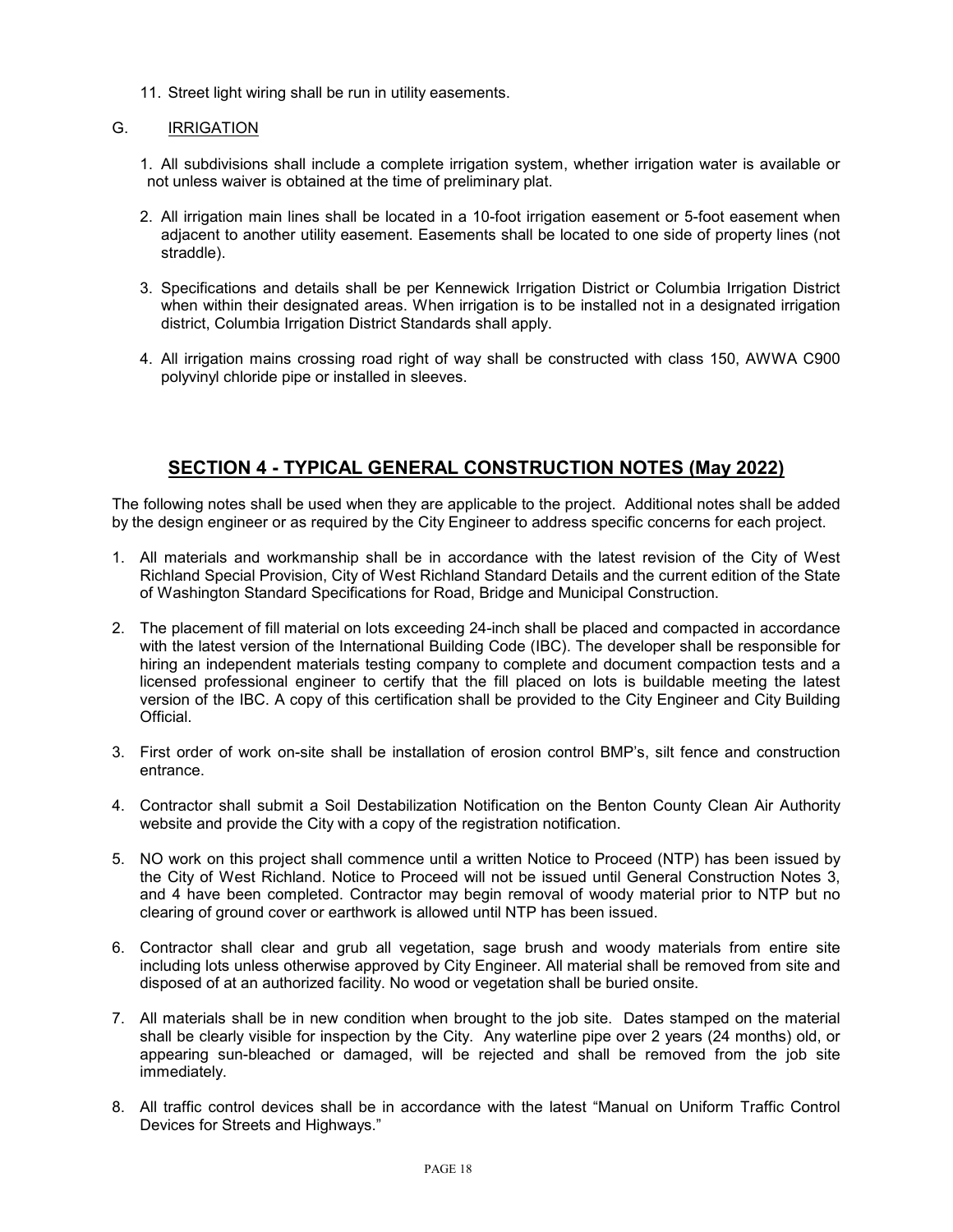- 9. The Contractor and all subcontractors shall be licensed by the State of Washington and bonded to do work in the public right-of-way and have a current City of West Richland business license.
- 10. The Contractor shall be responsible for any and all construction deficiencies for a period of one year from the date of acceptance by the City of West Richland. On private developments, Developer/Contractor is to provide City with a maintenance bond in the amount of 5% of the total project cost.
- 11. The contractor shall be required to call 811 a minimum of two business days prior to commencing any excavation activities to determine field locations of all underground utilities.
- 12. Any changes or modifications to the project plans shall first be approved by the City Public Works Director or his/her representative.
- 13. Water mains shall cross over the top of sewer mains with a minimum separation of 18". Any crossing with a vertical separation of less than 18-inch or any crossing in which the water main crosses below the sewer main shall be in accordance with Washington State Department of Ecology Standards.
- 14. The locations of all existing underground utilities as shown on these plans are approximate only. The Contractor shall determine the exact locations of all existing utilities before commencing work and agrees to be fully responsible for any and all damages which might be associated with the failure to exactly locate and preserve any and all underground utilities.
- 15. The face of curb shall be stamped at all utility crossings, main lines and service lines as follows: "S" – Sanitary Sewer "I" – Irrigation "E" – Electrical "W" – Water "C" – Conduits "G" – Gas

Gutter pan shall receive stamp if face of curb has been depressed at crossing location or stamp is removed during driveway cut process.

- 16. All sanitary water mains shall have min. 42" cover.
- 17. Fire hydrants and street lights shall be located 7-feet behind face of curb to center of equipment where the sidewalk is adjacent to the curb, 3-feet to from face of curb when separated sidewalk, and 7-feet behind edge of asphalt where no curb and gutter is present unless otherwise noted on the plans. Hydrants, nor lights shall, be placed right at property corners, rather shifted to accommodate any placement of property pins.
- 18. The Contractor shall coordinate location and construction of power, natural gas, telephone and TV cable lines and services with utilities.
- 19. Contractor to furnish trench and vault excavation and backfill for all utilities. Contractor shall coordinate conduit requirements and schedule the work with each individual utility. Direct bury conduit under streets shall be schedule 80.
- 20. Contractor to adjust new and existing valve boxes to grade after paving. Contractor is required to replace existing valve boxes not meeting current standard.
- 21. All tracer wire must be 12 gauge solid copper 600 volt with UF insulator 0.06" nominal thickness minimum and blue in color for water and green for sewer. Wire must be tested and approved by the City prior to sub-grade approval.
- 22. Sewer service lines shall be no steeper than 45° and no flatter than 2.0%. Minimum depth at curb line is 5-feet. Service lines to be constructed at 2.0% slope where noted on the plans.
- 23. City to furnish and install permanent street signs. Developer to reimburse City for materials and labor costs prior to final plat approval.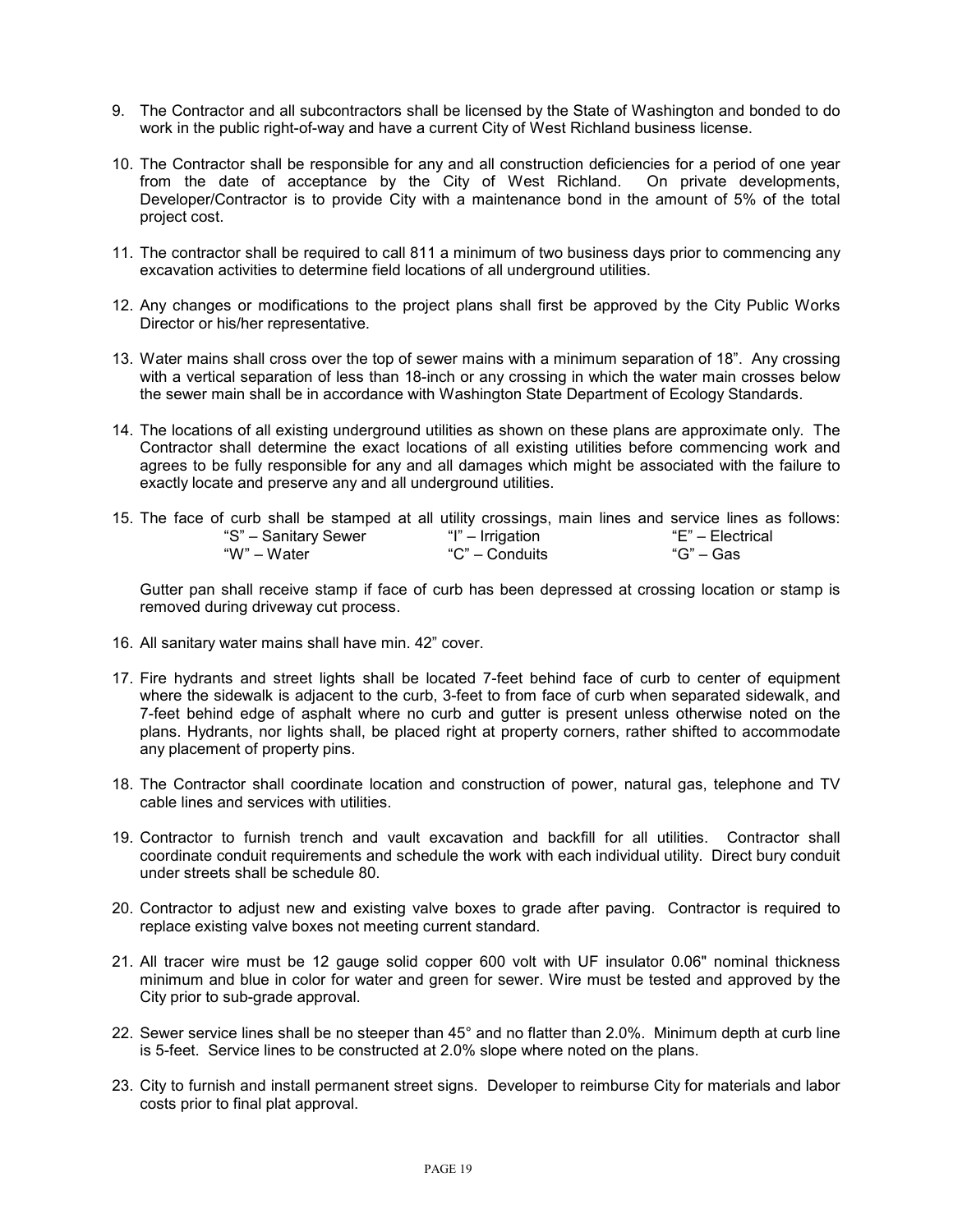- 24. Locations of private utilities, as shown on the plans, are suggested locations and may be schematic. Contractor to coordinate field locations with utility.
- 25. Where necessary to avoid water and storm drain conflicts, Contractor shall construct water lines deeper. Maintain min. 12-inch vertical separation.
- 26. At minimum, a 20'X40' rip-rap pad shall be constructed at the site. If debris cannot be controlled, the length of construction entrance may be required to be increased or a wheel wash may be required.
- 27. Where new sanitary sewer or storm drain lines are to be connected to existing manholes or pipes, the Contractor shall dig and verify elevations of existing lines and notify the City Engineer should grades need to be revised.
- 28. Contractor to allow City Engineer and design engineer to inspect each storm drain drywell excavation to evaluate soils and make adjustments if necessary.
- 29. Developer to purchase and install mail box cluster units (CBU) per West Richland Post Office standards. Coordinate with Joe Spry at 967-0400. Developer to install 10 LF of sidewalk in front of CBU. CBU's can not be installed right at property corner as it conflicts with property pins. Contractor to install unit to one side of the pin or other as shown in the plans or directed by City Engineer.
- 30. After satisfactory health samples, water lines shall be tested at 150 PSI for one hour, no loss. The contractor is responsible to control all flushed water.
- 31. All fire hydrants are to be restrained from hydrant to tee. Pipe shall be 6-inch ductile iron.
- 32. Sewer manhole sections shall have rubber "A-Lock" gaskets and shall be grouted and trowled to a smooth finish. All pipe inlets and outlets shall be grouted.
- 33. Sewer lines shall be air tested per current WSDOT Standard Specifications. Storm sewer lines in excess of 100-LF shall also be air tested.
- 34. When connecting to existing sewer facilities, downstream pipe shall be sealed off until upstream construction is finished, tested, cleaned, and accepted. All construction debris and water shall be removed prior to opening downstream pipe.
- 35. It will be the responsibility of the Contractor to flush and clean all sewer and storm mains prior to television inspection.
- 36. Contractor shall television inspect all sewer main lines. Storm sewer lines shall have television inspection for runs in excess of 100-LF. A ball or equivalent device shall be attached to the camera to show any "belly" in the line which may exceed 3/4-inch in depth. Inspection shall be recorded on DVD and viewable thru a Windows Medial Player. Video must be submitted to City Engineer for approval.
- 37. All disturbed areas to be hydroseeded with tackifier with dry land seed mix.
- 38. Contractor must have all utilities within roadway installed and accepted, and a verbal approval from City Inspector prior to any placement of roadway rock.
- 39. All catch basins shall have an ADS 90° bend with tapered end for oil/water separation. Storm sewer pipe shall be stubbed into catch basins 2-inches and a 3/8-inch diam. stainless steel lag screws 1-1/2 inch long with 1/2-inch Hex Head shall be used to anchor ADS 90 to storm pipe.
- 40. Roadway Staking
	- Subgrade and Base Course: Residential streets, subgrade and base course are to be bluetopped on centerline and curb line. 40' and wider streets shall also include quarter crown stakes. - Top Course: For all streets, top course to be red-topped on centerline and quarter crown.